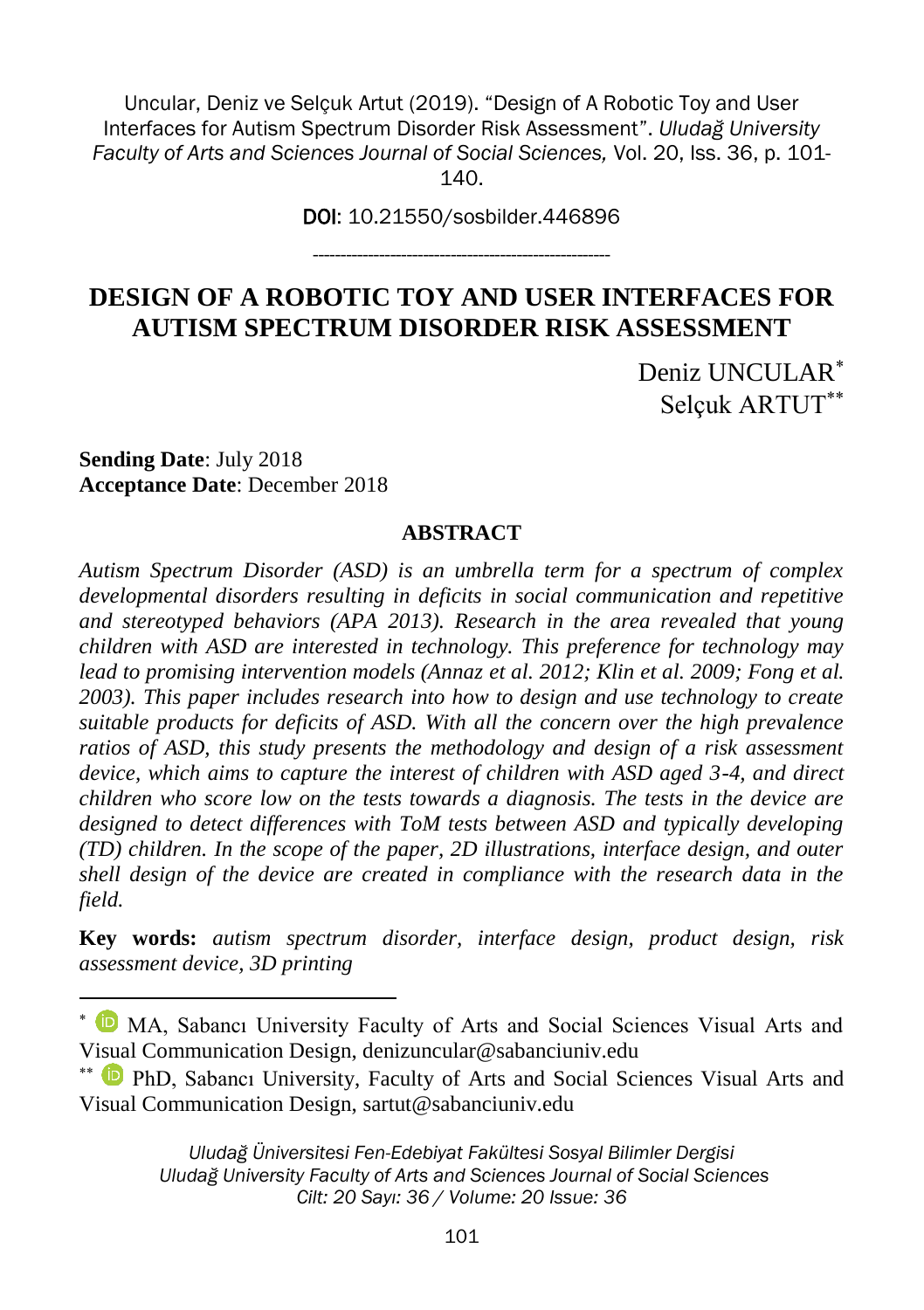## **Otizm Spektrum Bozukluğu Risk Değerlendirmesine Yönelik Robotik Oyuncak ve Kullanıcı Arayüzü Tasarımı**

#### **ÖZET**

*Otizm Spektrum Bozukluğu (OSB) hafiften şiddetliye kadar karmaşık gelişimsel bozukluklar için kullanılan yelpaze terimidir. Bu gelişimsel bozukluklar sosyal iletişimde yetersizlik, tekrarlayıcı ve sterotipik davranışlara neden olmaktadır (APA 2013). Alandaki araştırmalar OSB'li çocukların teknolojiye olan bu ilgisini ortaya koymuştur. Bu ilgi gelecek vaat eden müdahale modellerinin oluşturulmasında imkan sağlayabilir (Annaz et al. 2012; Klin et al. 2009; Fong et al. 2003). Bu çalışma OSB'nin yol açtığı sınırlılıklara uygun ürün yaratmak için tasarımın nasıl yapılması ve teknolojinin nasıl kullanılması gerektiği araştırmasını kapsamaktadır. OSB'nin yüksek yaygınlık oranları göz önüne alındığında, bu araştırma bir risk değerlendirme cihazının metodolojisini ve tasarımını sunmaktadır. Bu cihaz 3-4 yaş aralığındaki çocukların ilgisini çekmeyi ve testlerde düşük puan alan çocukları teşhise yönlendirmeyi hedeflemektedir. Cihazın içindeki testler OSB'li çocuklarla tipik gelişim gösteren çocuklar arasındaki farklılıkları Zihin Kuramı testleriyle saptamaya yönelik tasarlanmıştır. Araştırma kapsamında cihazın prototipinin iki boyutlu illüstrasyonları, arayüz tasarımları ve dış kabuk tasarımı alandaki araştırma verilerine uygun olarak yapılmıştır.*

**Anahtar kelimeler:** *otizm spektrum bozukluğu, ara-yüz tasarımı, ürün tasarımı, risk değerlendirme cihazı, 3 boyutlu baskı*

#### **Introduction**

According to the American Psychological Association (APA), Autism Spectrum Disorder (ASD) is an umbrella term for a spectrum of complex developmental disorders resulting in deficits in social communication and repetitive and stereotyped behaviors (APA 2013). Individuals with ASD experience impairments in social communication and social interaction. These impairments include issues in social exchange, gestural behaviors in communication, and difficulties in building, preserving, and comprehending relationships. In addition to these impairments, behavior and interests appear to be limited and are marked by repetitive patterns (APA 2013). Moreover, children with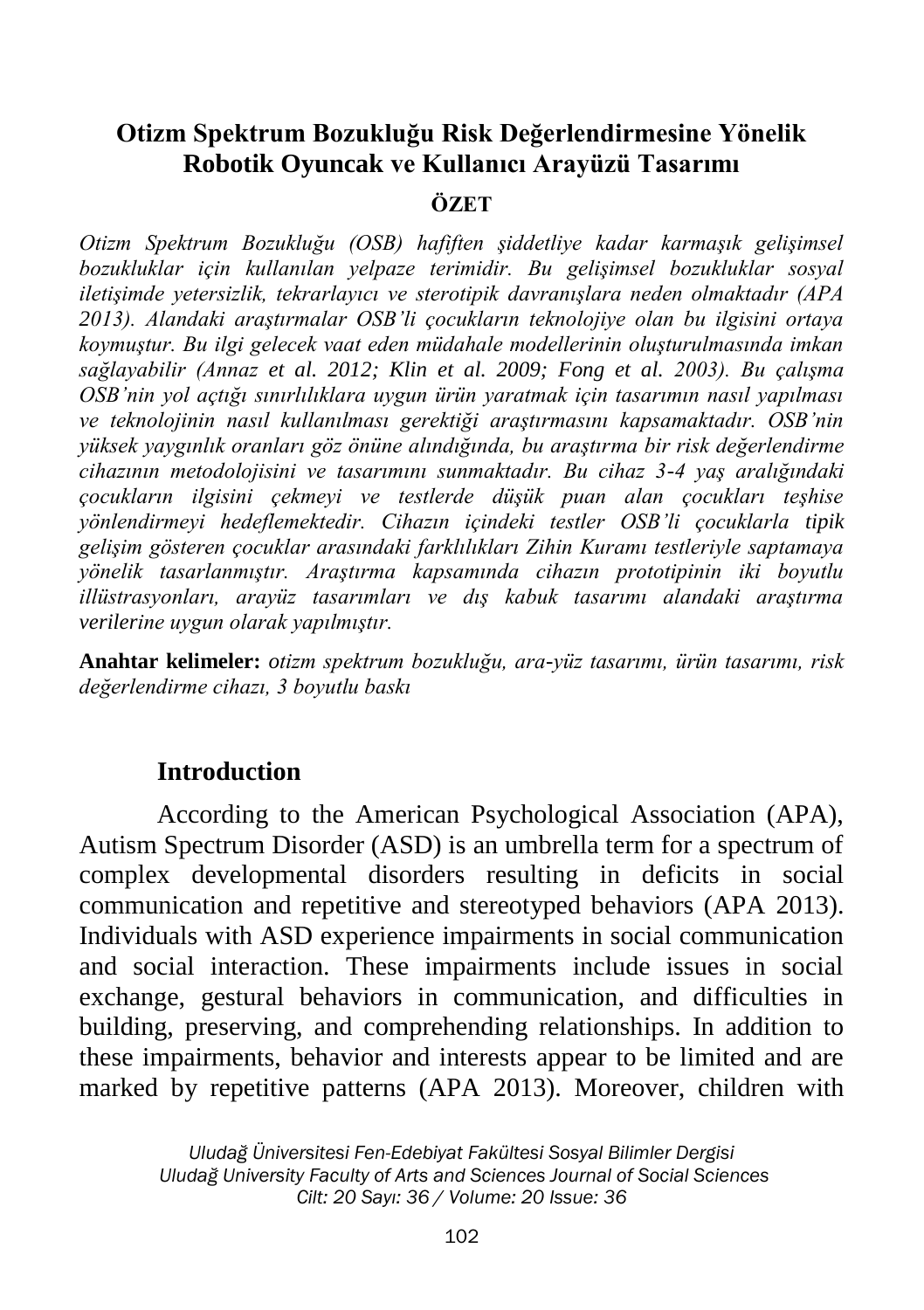ASD suffer from impairments in communicating verbally and nonverbally, particularly with actions involving motor control, facial expression of emotions, and eye gaze attention (Dautenhahn 2002). The diagnosis of ASD relies on behavioral criteria determined in a diagnostic handbook named the DSM-V (APA 2013).

According to research conducted in U.S., one in every 59 children in the United States is diagnosed with ASD (Baio et al. 2018). According to research conducted by Autism Platform and their predictions from previous years, it is assumed that there are 550.000 children with ASD in Turkey and approximately 150.000 children with ASD aged between 0-14 years. Despite this observation, there is no national screening system in Turkey, and screenings are not conducted systematically. Also, despite the importance of early diagnosis, it is hard to say that early diagnosis has been achieved at a necessary level in Turkey (Rakap et al. 2017). Research into how to design and use technology that would increase diagnosis rates for ASD diagnosis is increasingly important (Durkin 2010). With all the concern over the high prevalence ratios of ASD, this study aims to make a prototype of a risk assessment device as a supplementary tool for supporting screening systems in Turkey.

Research in the area revealed that young children with ASD are more interested in interacting with nonsocial contingencies rather than biological motion suggests that preference for technology may lead to promising intervention models (Annaz et al. 2012; Klin et al. 2009, Fong et al. 2003). In accordance with this, in the last decade researchers have performed numerous studies that have used technology in therapy, diagnosis, and collecting data from the behavioral responses of individuals with ASD (Cabibihan 2013; Goodwin 2008; Bellani et al. 2011; Diehl et al. 2012). This study presents the methodology and design of a risk assessment device, which aims to capture the interest of children with ASD aged 3-4, and direct children who score low on the tests towards a diagnosis. The tests in the device focus on Theory of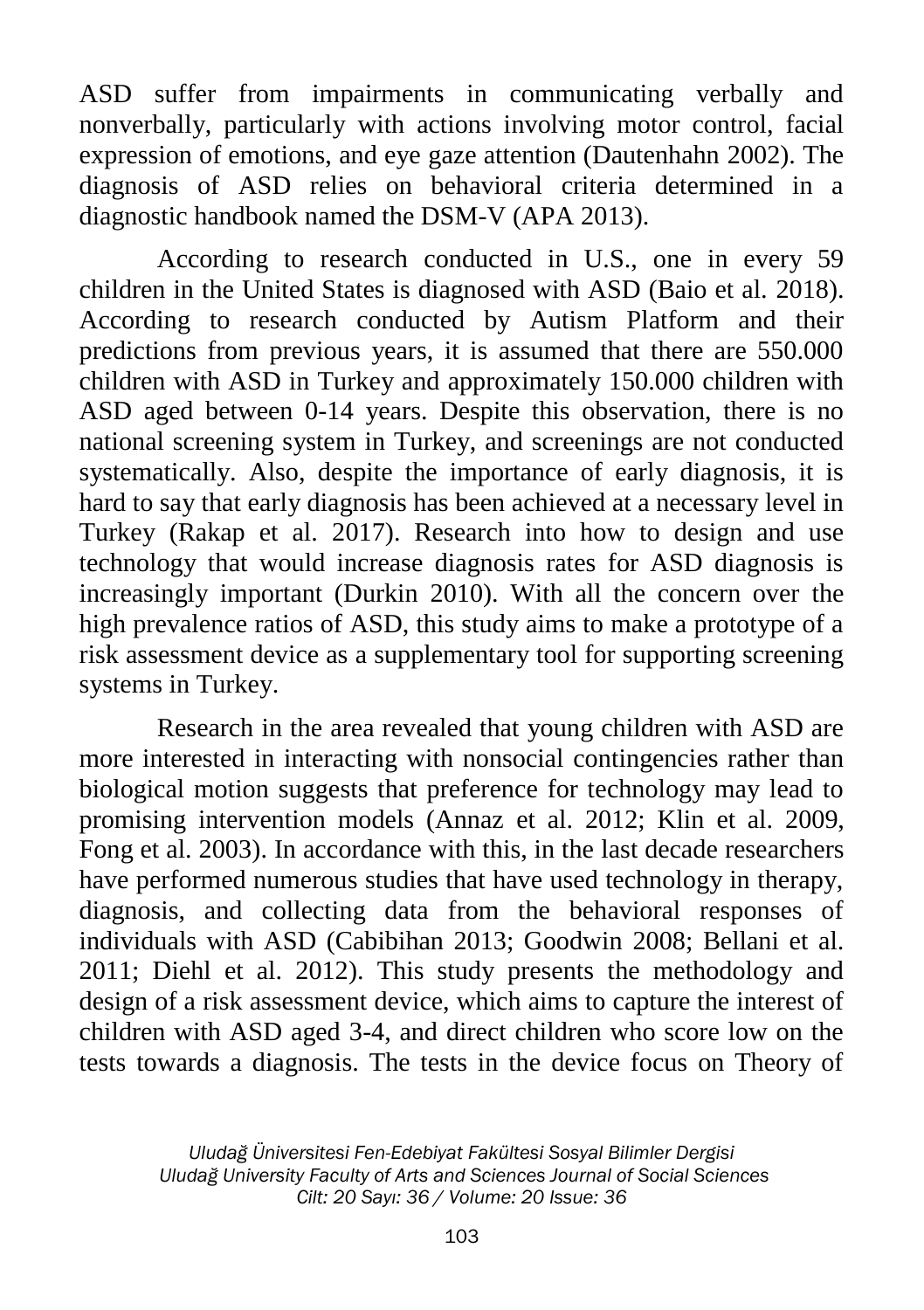Mind (ToM) development and designed to detect differences with ToM tests between ASD and typically developing (TD) children.

# **2. ASD in Infancy and Early Childhood**

Abnormality of child's development is recognized by twentyfour months in 90% of the cases (De Giacomo et al. 1998). Proper gestures such as nodding and pointing appear to be absent after one year. However, the early signs of ASD alter with age. Infants with ASD might exhibit restricted eye contact and reduced social attention (Maestro et al. 2002). Both motor and vocal imitation may be diminished, and they may have difficulties with arousing or possess abnormal physical reactions (Dawson et al. 2000). According to the study of Maestro et al. (2002), compared to age matched control groups, infants later diagnosed with ASD displayed weaker visual attention to social stimuli. They were also less frequent in smiling, vocalizing, and engaging in object exploration. Their repetitive behaviors, however, did not differ from the control group. The studies of Werner et al. (2000) and Osterling and Dawson (1994), with 8 to 10-month-old infants and 12 month- old infant participants respectively, reported that infants later diagnosed with ASD tend to respond to their names less.

According to research in the area, the early predictors of ASD are as follows: diminished interest in social interaction, impaired social engagement, and communication difficulties starting from the first few months (Bates et al. 1979; Osterling and Dawson 1994; Werner and Dawson 2005). However, other than social difficulties, dissimilarities from the control group are less prominent (Bates et al. 1979). Differences in communication such as the absence of attention toward speech, including their name, appear to be more noticeable by six to twelve months (Bates et al. 1979; Maestro et al. 2002; Wetherby et al. 2004). Infants diagnosed with ASD in the future tend to have a reduced interest in social interaction with people and are less integrated in object exploration compared with typically developing infants (Bates et al. 1979; Baranek et al. 2005). Social abnormality and communication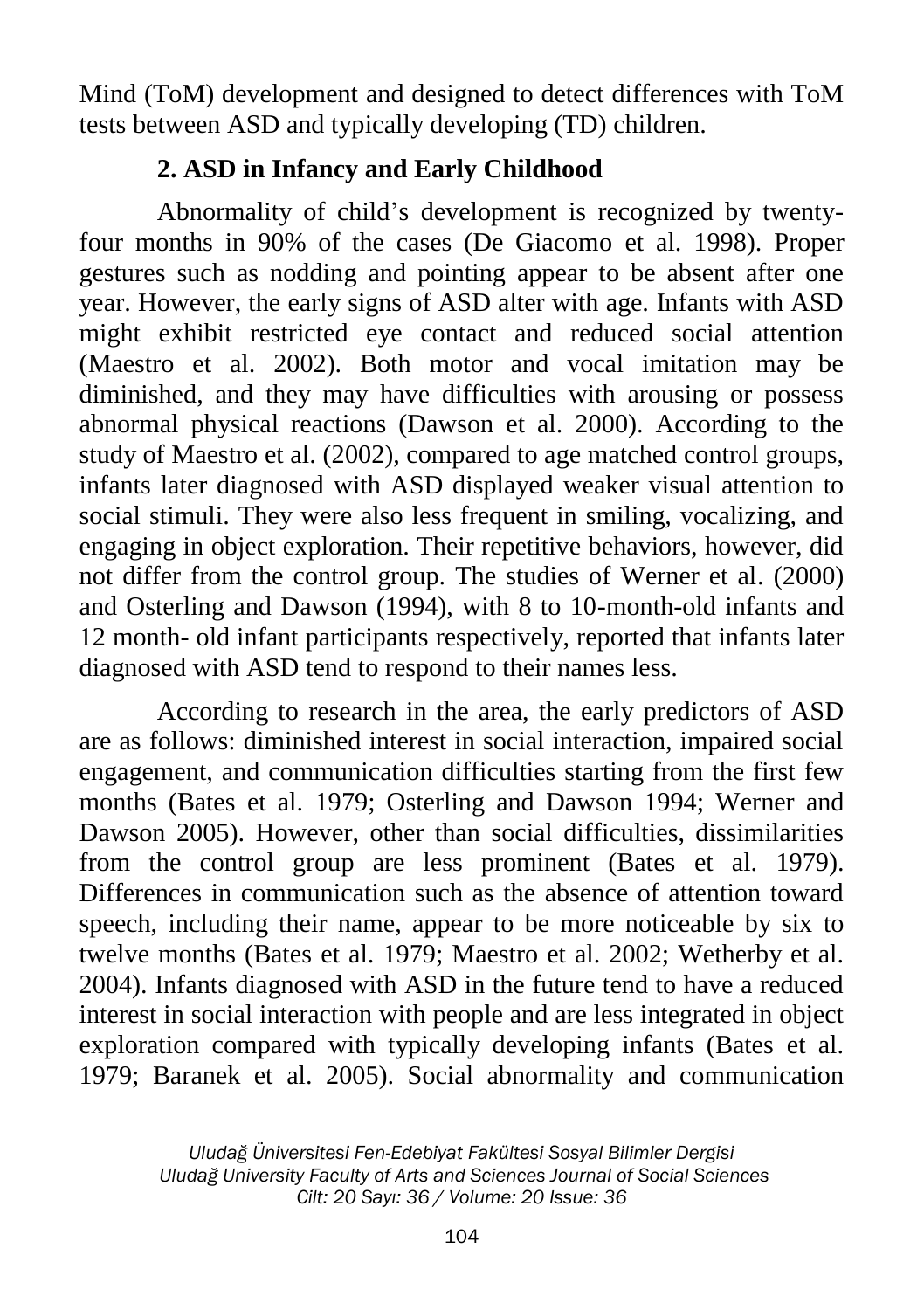deficits become prominent by thirty months (Ornitzet al. 1977). Children with ASD diverge from typical age matched children in terms of anticipatory postures, turn taking ability, eye contact level, and joint attention (Wimpory et al. 2000). They also exhibit atypical sensory behaviors and reduced emotional interaction (Hoshino et al. 1982; Mooney, Gray, and Tonge 2006). Below the age of three, children with ASD can be distinguished from typically developing or developmentally delayed children in terms of hindered social development, abnormal gaze, unusual play, and unresponsiveness to verbal communication (Dahlgren et al. 1989; Sullivan et al. 2007). Early diagnosis and intervention is essential for enhanced long-term results, yet though initial indications of ASD are observable in numerous instances before 12 months of age, infants and young children are challenging to diagnose (Volkmar et al. 1994).

### **3. Theory of Mind and ASD**

Theory of "mind blindness" has been proposed as the cognitive reason for social and communication difficulties of ASD. This theory presumes that typically developing individuals can "mind read", which means that they are able to understand their own mental state and other people's mental states; this is also called the "Theory of Mind" (ToM) or "mentalizing". However, individuals with ASD have difficulties in social communication and with perceiving mental states (Frith 2001). Typically developing children's ability to mentalize is believed to start with an innate mechanism and to develop with the child's social environment (Frith 2001). Early indications of interest regarding the mental states of other individuals are observed through shared attention (Carpenter et al. 1998). Infants in the first year of life instinctively track the gaze direction of another person, meaning they direct their attention to what another person is attending. Referential looking is also present, meaning infants examine their caregiver's emotional manner before getting near or holding back from a new object (Repacholi 1998). Imitation of complicated and deliberate activities of other people start at 1.5 years of age (Meltzoff 1995). Children around 2-3 years old acquire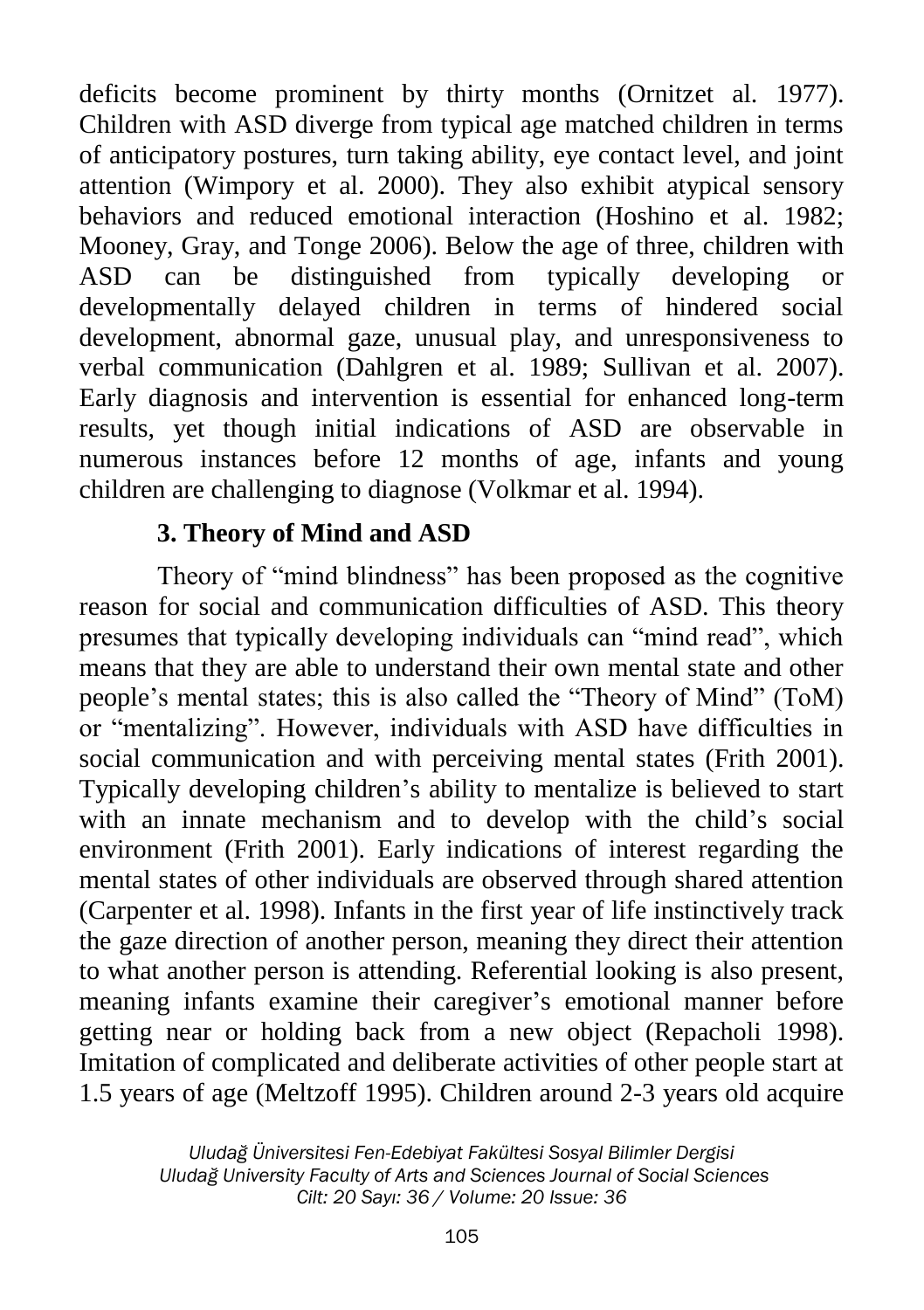the ability to comprehend and practice mental state verbs such as want, know, and pretend (Bretherton 1992). Mentalizing is believed to assist with learning word meanings (Bloom 2000) by following the referential objective of the agent as well (Baldwin et al. 1996). Sophisticated matters such as false belief, deception, white lie, and double bluff are obtained frequently between 5-8 years of age (Frith 2001).

The theory of mind hypothesis proposes that the innate mentalizing mechanism does not function properly in individuals with ASD (Frith 2001). Although they may be able to learn mental states through training, they obtain this ability late and slow, also inclined to making mistakes when it comes to more complex mentalizing tasks, such as second- order false belief tasks (Frith 2001). The mind blindness hypothesis does not imply that this is the underlying reason for repetitive behavior and the restricted, compulsively followed activities present in ASD, but it might be the reason for certain language deficits. Indeed, idiosyncratic use of language, language delay, muteness, and echoing of speech are common characteristics of ASD. Caregivers report abnormal ways of word learning even in children with Asperger disorder (Frith 2001).

Having a ToM requires being able to comprehend all types of mental states and being capable of reflecting on what is in one's own mind and the minds of others (Baron-Cohen 2001). In ASD, the problem of comprehension regarding another person's mind is a fundamental cognitive characteristic and seems to be universal. To be able to reveal this condition, developmentally appropriate tests should be practiced (Baron-Cohen 2001).

# **4. Benefits of Implementation of Technological Systems for ASD**

Individuals with ASD and their families confront difficulties in acquiring health care. In Turkey, children diagnosed with ASD need to be assessed by "Guidance and Research Center (GARC)" (Rehberlik ve Araştırma Merkezleri) in order to access special education services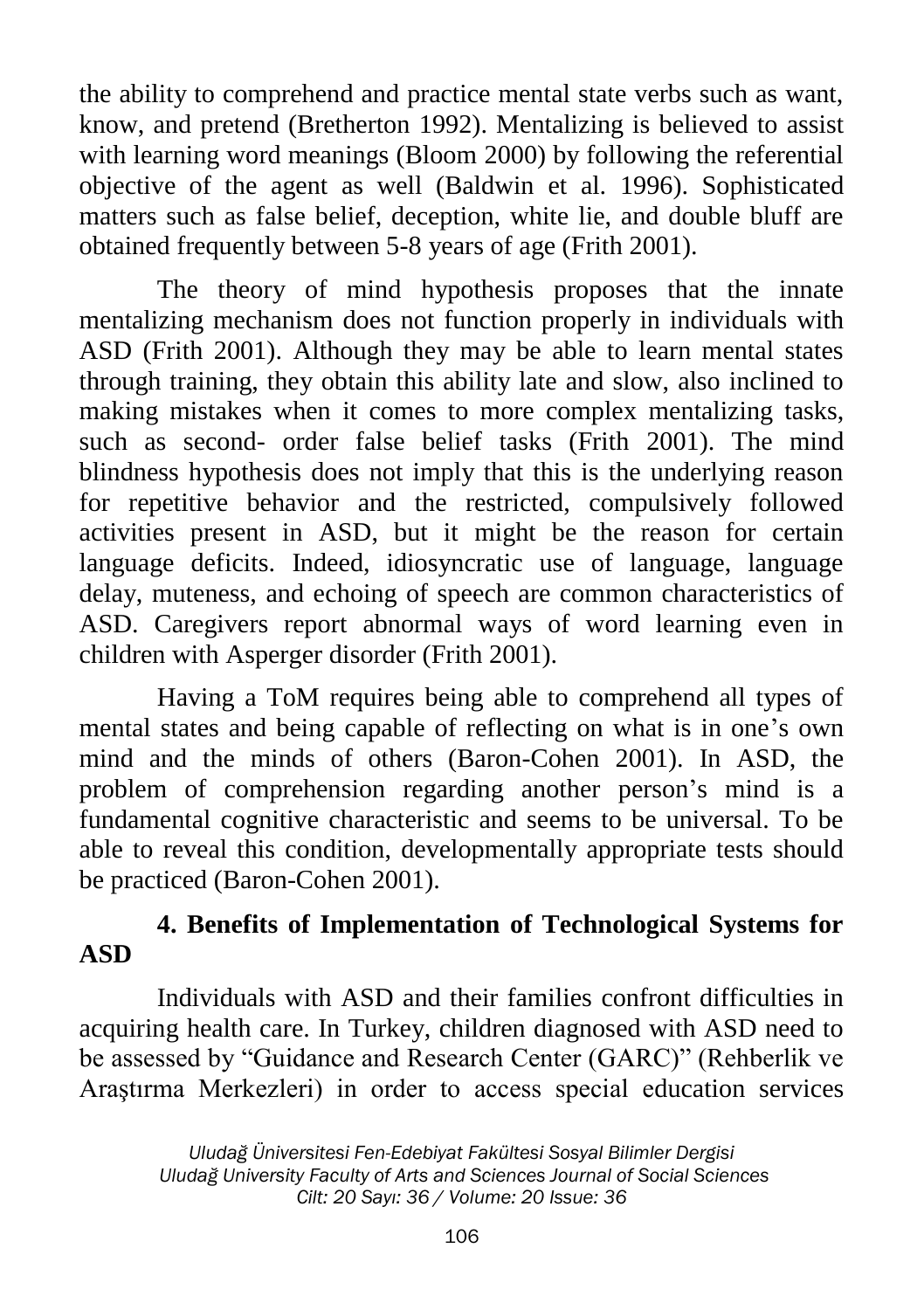provided by the state (Aksoy et al. 2017). However, there are significant limitations concerning qualified and experienced special education personnel in ASD at GARCs. Personnel in these institutions have prior education in mental, hearing, or visual impairments and later receive limited education in ASD (Rakap et al. 2017). Another limitation is a lack of adequate assessment instruments and educated personnel who are able to practice proper evaluation regarding communication, social interaction, and restrictive patterns of behavior (Rakap et al. 2017). Educational assessment can only be conducted at GARCs, yet there are only one or two GARCs in the majority of provinces in Turkey. These circumstances result in families who live far from the city centers travelling great distances to access services. Complicating the picture more, since there are only one or two GARCs in the majority of provinces in Turkey, these institutions are over-occupied. This excessive workload results in hindering comprehensive educational assessment process and impacting its quality. Furthermore, educational assessment and diagnosis conducted outside the natural environment of the child hinders the data gathering process about the natural behavior of the child (Rakap et al. 2017).

ASD diagnosis rates in children have been increasing in recent years. A child is born with ASD one in every 59 births (Baio et al. 2018). However, according to a recent study conducted in Turkey by Tohum Otizm Vakfı, only 58% of the citizens answered yes to the question: "Have you ever heard of a developmental disorder by the name of autism?" and only 18% answered yes to the question "Are you aware of the symptoms of autism?" ("Türkiye'deki Bireylerin Otizm Algısı ve Bilgi Düzeyi Araştırması" 2017). Rakap et al. (2018) claim that expertise and insight of Turkish general education teachers (across all school types and grade levels) is inadequate. Infrastructural drawbacks accompanied by low awareness rates lead to difficulties in diagnosis. Complementary implementation of technological systems may increase the awareness of citizens about ASD risk and early diagnosis.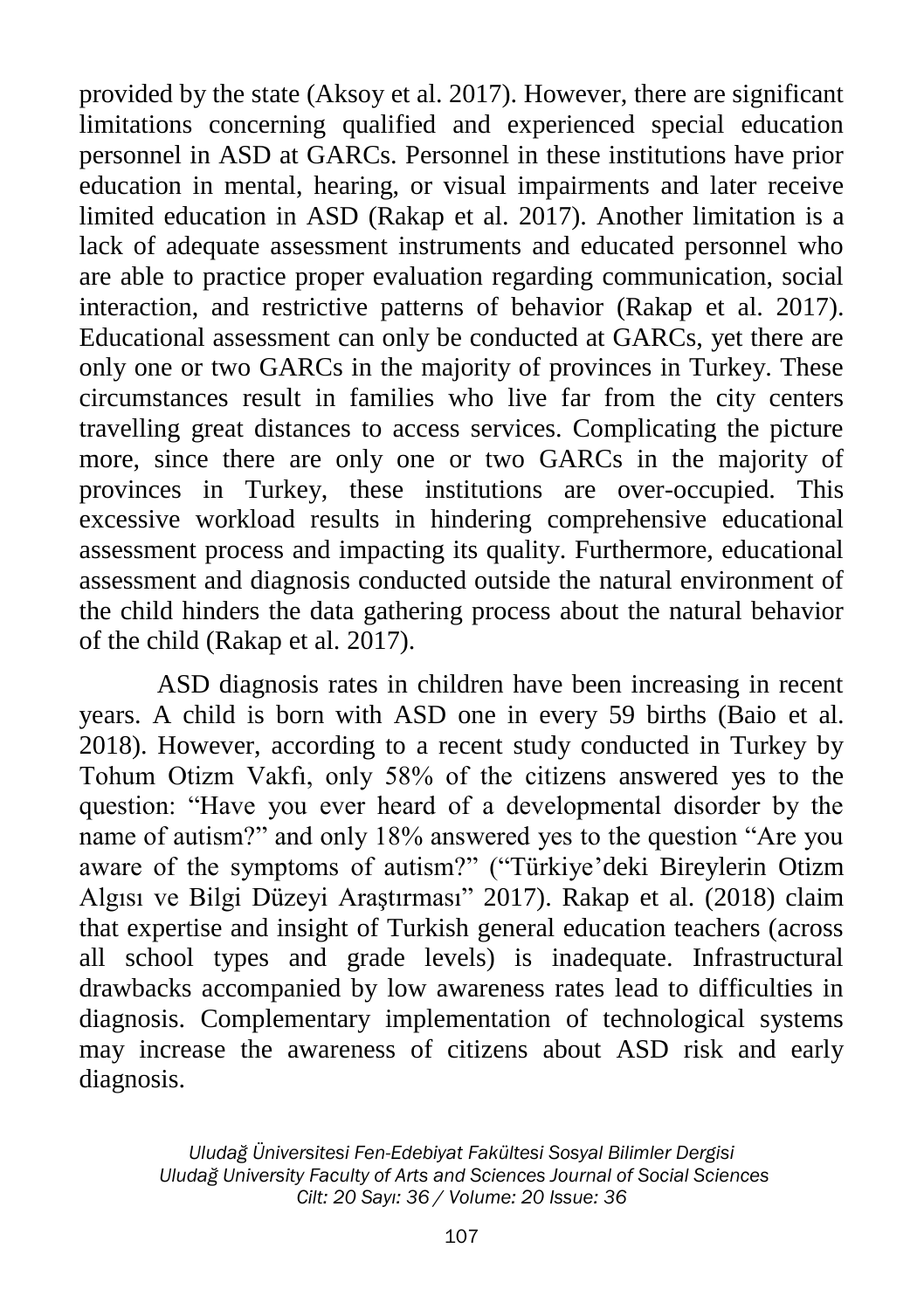Individuals with ASD are attracted to and motivated by technology: therefore, technology-facilitated education is suitable to assist them in concentrating on academic and behavioral development (Goodwin 2008). Professional assistance in the area is expensive and may be unreachable for some caregivers. Technology-facilitated mobile instruments for education and self-management may be beneficial for improving skills of individuals with ASD and their caregivers, which may decrease their dependence on professional assistance (Goodwin 2008). For example, wearable sensors that can detect and record sensory input enable the interpretation of the arousal levels of individuals with ASD, thus assisting them in comprehending, transferring, and controlling their arousal levels (Goodwin et al. 2006). A growing body of research has been conducted to evaluate the benefits of implementation of technological systems for ASD. A high proportion of the research in this area focuses on social interaction and communication difficulties (Grynszpan et al. 2008). Advantages of implementation of technological systems include adaptability, manageability, and supportiveness. Since individuals with ASD generally experience difficulties while interacting with other individuals, human-computer interaction appears to be more comfortable, attractive, and pleasant for children with ASD (Boucenna et al. 2014).

According to Moore and Calvert (2000), computer-based vocabulary lessons provide better motivation, attention, and vocabulary learning for children with ASD in comparison to lessons provided by a human instructor. Hetzroni and Tannous (2011) explored a computerbased intervention program aiming to improve the communicative abilities of children with ASD. The software program was constructed so as to comprise daily life activities about play, hygiene, and food. Research revealed that the program succeeded in enhancing communication and that children were able to adapt these improvements to the classroom environment (Hetzroni et al. 2011). Leonard et al. (2002) developed a single-user virtual reality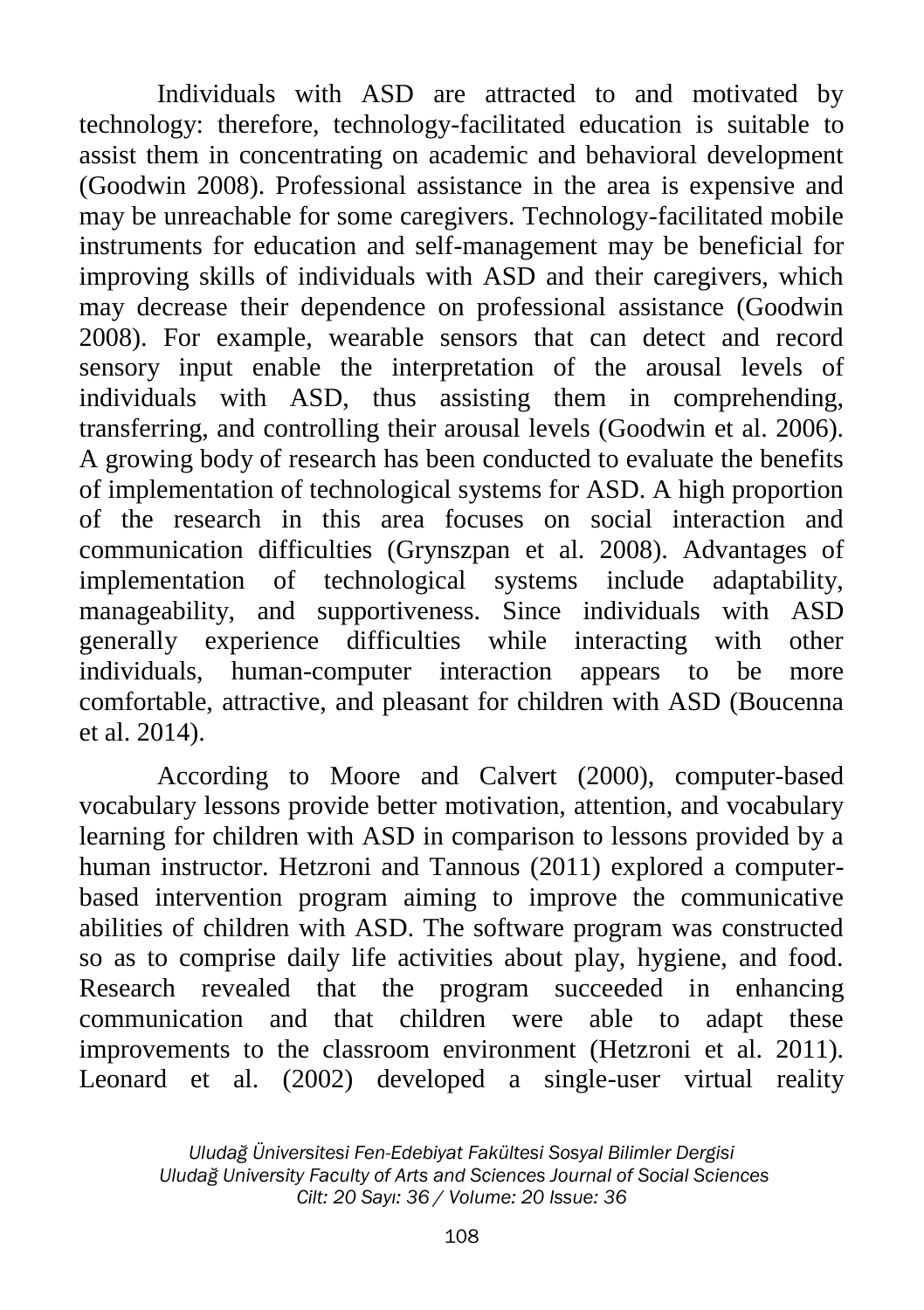environment that recreates real-life scenarios such as finding a place to sit in various settings. Adolescents with high functioning autism exhibited a significant enhancement in managing social scenarios appropriately (Leonard et al. 2002). Golan et al. (2010) evaluated an educational animated series named "The Transporters" developed by the Autism Research Centre. The Transporters consisted of toy vehicles running on tracks or cables (e.g. trams, cable cars) to restrain movement possibilities to simplify variables. Into the vehicles were inserted reallife faces of actors expressing emotions in a social context between the toy vehicles. By depicting social interactions between emotionally expressive toy vehicles, The Transporters aims to improve the emotion recognition ability of children with ASD. After the children watching The Transporters every day for four weeks, Golan et al. (2010) observed that children with ASD significantly improved in emotion recognition. In another important study focusing in social deficits, Bernard-Opitz et al. (2001) presented different animated social problems on a computer screen and asked for solutions. Subsequently, training sessions were conducted. In the training sessions, a person explained the solutions of the problems, and then the solutions were demonstrated through animations. After the training sessions, Bernard-Opitz et al. (2001) observed a stable increase in the success of children with ASD in solving social problems.

Despite various advantages of computer-aided systems, researchers have also suggested that individuals with ASD could experience difficulties in generalizing knowledge obtained through computers to everyday life (Bernard-Opitz et al. 2001; Lord et al. 2010; Cabibihan et al. 2013). Additionally, researchers express concern about dependence on computer-aided systems and the possibility of isolation (Moore et al. 2000). The aim of the study is to present the methodology and design of a risk assessment device, which aims to capture the interest of children with ASD aged 3-4, and direct children who score low on the tests towards a diagnosis. In particular, the tests in the device focus on Theory of Mind (ToM) development and designed to detect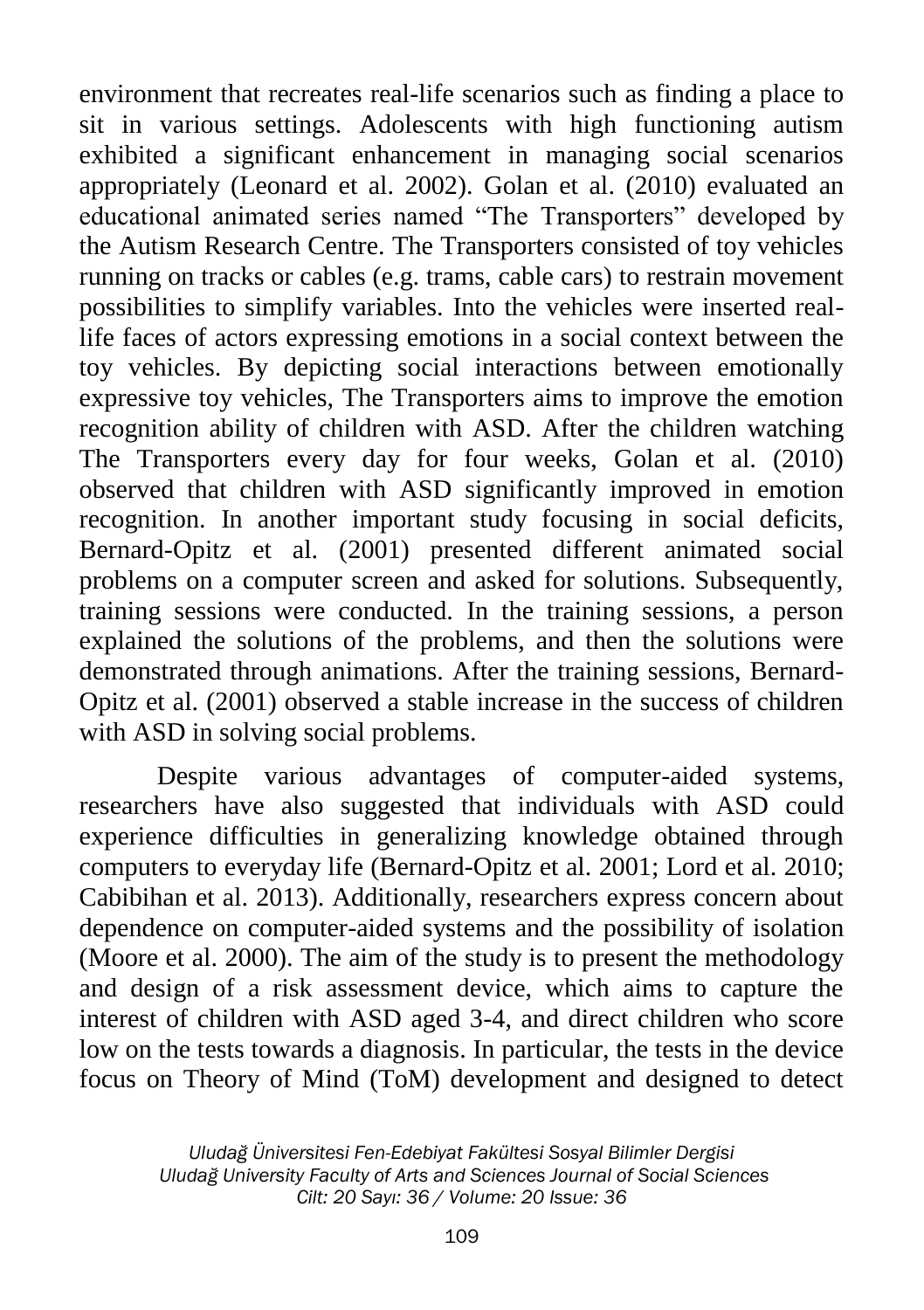differences with ToM tests between ASD and Typically Developing (TD) children.

## **5. Methodology**

Theory of Mind (ToM) proposes that typically developed individuals are able to comprehend their own mental state and other people's mental states. On the other hand, individuals with autism spectrum disorder (ASD) experience struggles in understanding mental states (Frith 2001). Typically developing children's ToM abilities are considered to begin with an innate mechanism (Frith 2001). The theory of mind hypothesis proposes that the innate mechanism does not function suitably in individuals with ASD. Individuals with ASD obtain this ability late and develop it slow despite training (Frith 2001). Considering the differences in ToM development between typically developing children and children with ASD, ToM tests are utilized in order to identify children at risk for ASD. ToM tests that are prevalent and most suitable for visualization are chosen and listed below:

1. 'Inferring from gaze direction' test (Baron-Cohen and Cross 1992; Baron-Cohen et al. 1995)

Gaze direction allows normally developing children to understand which of the several objects a person wants. However, children with ASD are unable to retrieve that information as easily. The test of 'Which one does Charlie want?' reveals this difference between normally developing children and children with ASD. In the test, the child is presented the Figure 1 below, and asked the question: "Which one does Charlie want?" (Baron-Cohen and Cross 1992).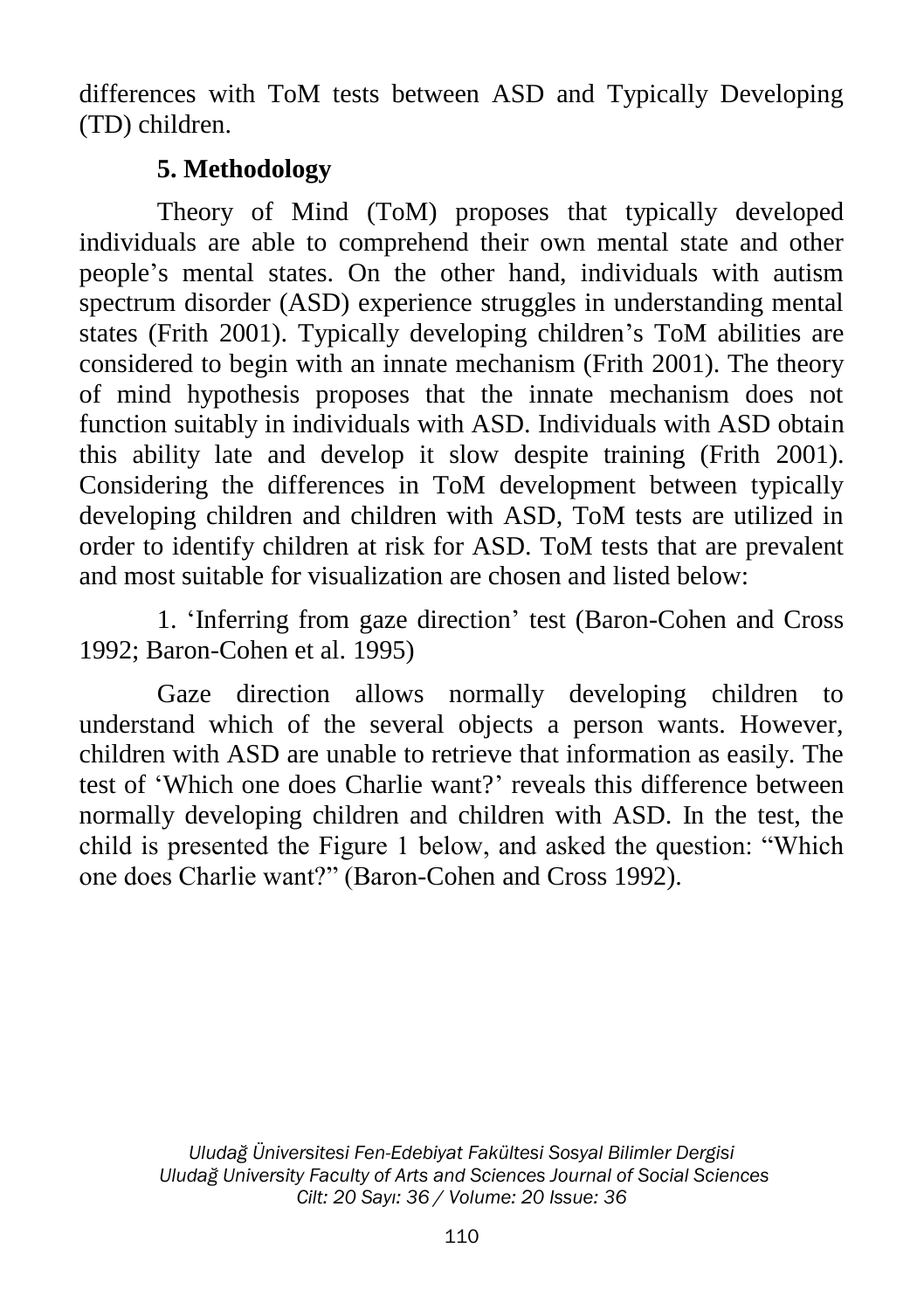



2. 'Seeing leads to knowing' test (Baron-Cohen and Goodhart 1994)

The 'Seeing leads to knowing' test by Baron-Cohen and Goodhart, (1994) contains a story about two characters. One of the characters looks into a box and the other one touches a box. Normally developing 3-year-old children are able to comprehend who has the information about what is inside the box (Baron-Cohen and Goodhart 1994). On the other hand, children with ASD tend to choose a character arbitrarily, when they are asked, "Which one knows what is in the box?" (Baron-Cohen and Goodhart 1994).

3. The mental-physical distinction (Baron-Cohen 1989)

The mental-physical distinction test Baron-Cohen (1989) conducted comprises four stories; one of the stories is as follows:

> "This is Sam. He likes biscuits. He is hungry, so his mother gives him a biscuit. This is Kate. She likes biscuits. She is hungry, but she is all alone. She is thinking about a biscuit." (Baron-Cohen 1989).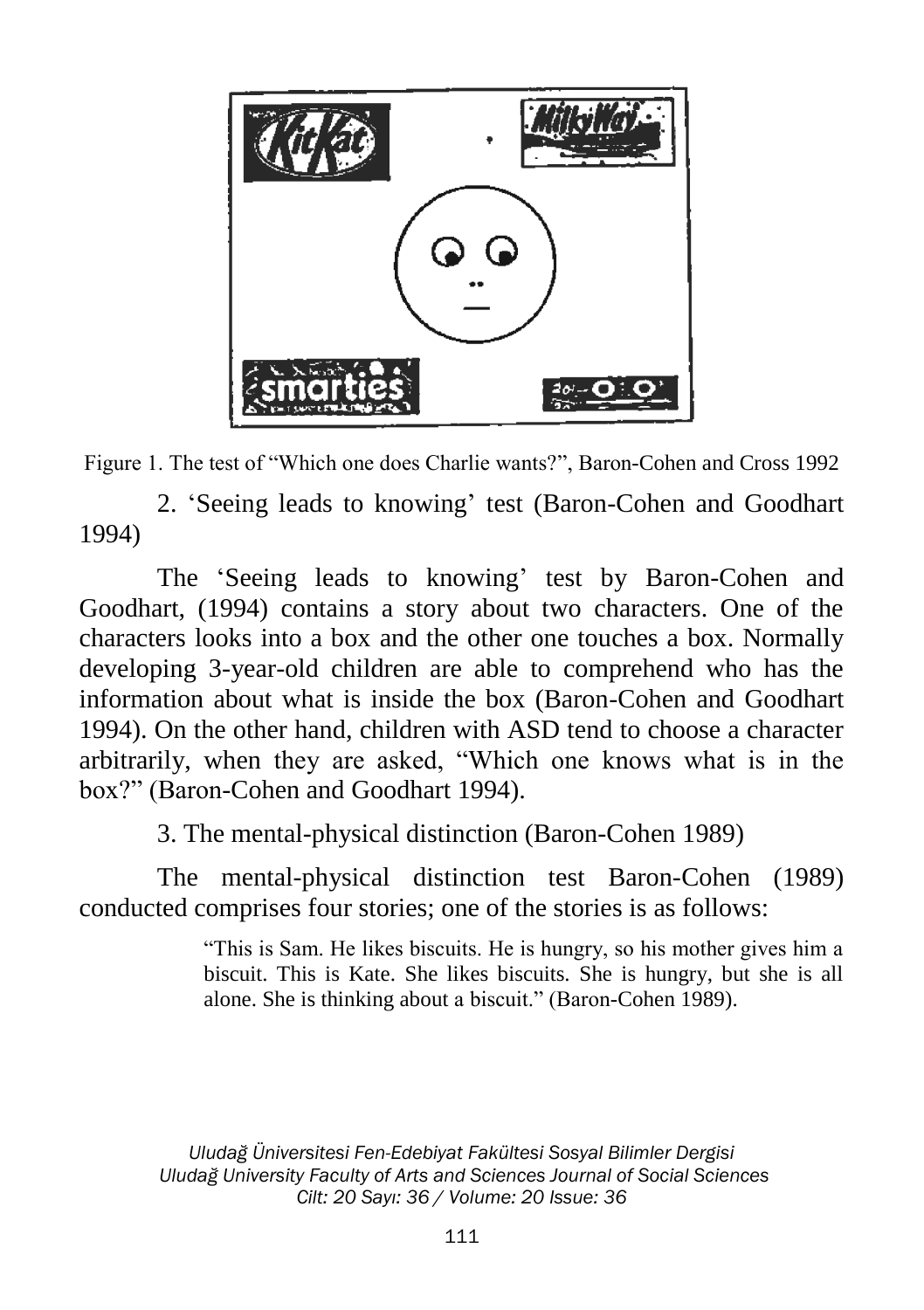Subsequent to the story a behavioral judgment and a sensory judgment questions were asked, "Which child can eat the biscuit?" and "Which child can touch the biscuit?" correspondingly. (Baron-Cohen 1989).

4. First-order false belief task (Frith 2001)

The Sally-Ann task is utilized as a first-order false belief task. In the Sally-Ann task the following story is enacted for the child:

> "Sally has a basket and Anne has a box. Sally puts a marble into her basket, and then she goes out for a walk. While she is outside, naughty Anne takes the marble from the basket and puts it into her own box. Now Sally comes back from her walk and wants to play with her marble. Where will she look for the marble?" (Frith 2001).

A normal developing 4-year-old child is expected to answer this question correctly, by giving an answer similar to "Sally will look inside her basket." However, children with ASD struggle with this task, even though they have a mental age of 4 years and above (Frith 2001).

The ToM tests listed above are redesigned regarding the design concerns for children with ASD and transferred to Raspberry Pi 3, which is connected to a Raspberry Pi 7-inch touchscreen display. Cognitive impairments caused by Autism Spectrum Disorder (ASD) lead to certain design concerns for producing suitable human-computer interfaces. Visual sensory produces more reaction from children with ASD than any other sensory type (Milley et al. 2012). Since children with ASD are identified as visual thinkers (Frauenberger et al. 2012), visual aids are provided to ease communication and learning for children with ASD. Also, the design principles set for serious games are applied to the Theory of Mind tests that are adapted. These design principles include: gradually increasing levels of difficulty, defining clear task goals, providing clear instructions, delivering feedback and rewards, ensuring repeatability and predictability of the game tasks, presenting smooth transitions, and minimalistic graphics (Bartoli et al. 2014; Whyte et al. 2015). The tests are organized to require less effort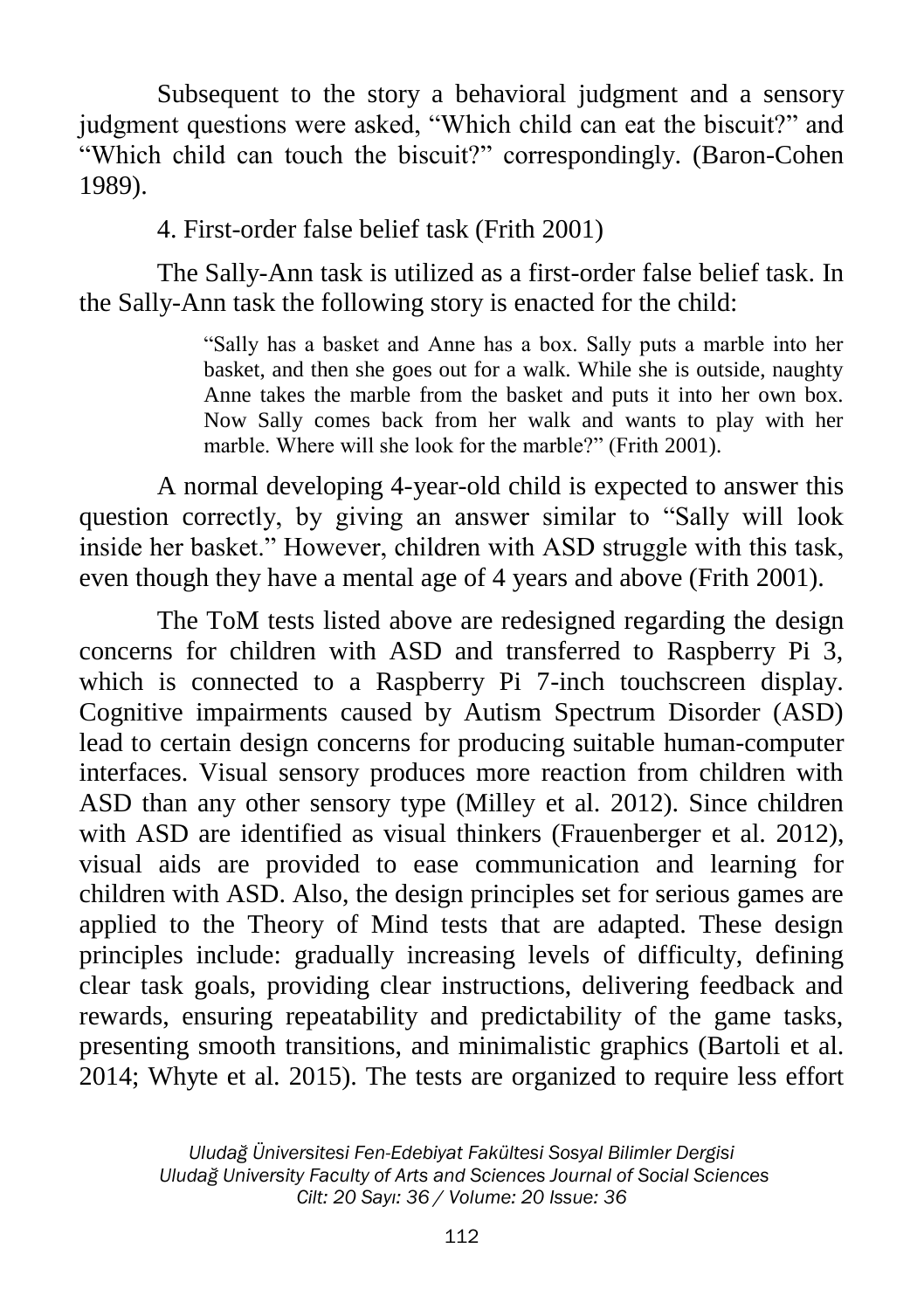at first and become progressively challenging to enhance engagement and motivation. The task objectives are intended to be clear so that they may be followed easily. The instructions are intended to be clear and the text is supported via visuals for better comprehension of the goals. Alongside continuous feedback, rewards with visuals are presented to encourage children with ASD (Whyte et al. 2015). Moreover, game play is used to modify the tests to become enjoyable and engage the users. Game dynamics are integrated into Theory of Mind tests by giving stars and badges to users at the time of completion (Pratt et al. 2012).

Additionally, Lidwell et al.'s (2010) principles overlapping with the scope of the tests are followed. Since baby-faces are more appealing to children, the characters of the tests are designed to have similar features to a baby-face by making their eyes rounder and larger. The number of colors used in the screens is minimized as much as possible, so that the human eye can comprehend them at first glance. The screens are designed to be consistent in terms of their setting, theme, colors, flow, and elements, since consistent interfaces are more user- friendly and easier to focus on. The distinction between the figure and the background is well defined and stable for the figure to grasp the user's attention and be remembered more than the background. Iconic symbols are used to enable users to recognize, find, remember, and learn more easily. Performance load is decreased as much as possible to increase the possibility of achieving a task. Related elements are grouped via proximity, similarity, or uniformity to increase clarity. Figure images are designed to be as symmetric as possible to deliver a sense of stability, harmony, and balance, and to grasp more attention. Additionally, the status of the user during the game is made visible in all scenes to enhance usability. Practices and guidelines for graphical user interfaces and online surveys by Lal (2013) are implemented as well. The interface aims to provide feedback concerning actions of the user in a pleasant, predictable and common manner. Answers are randomized to prevent border answer bias. Progress bars are utilized for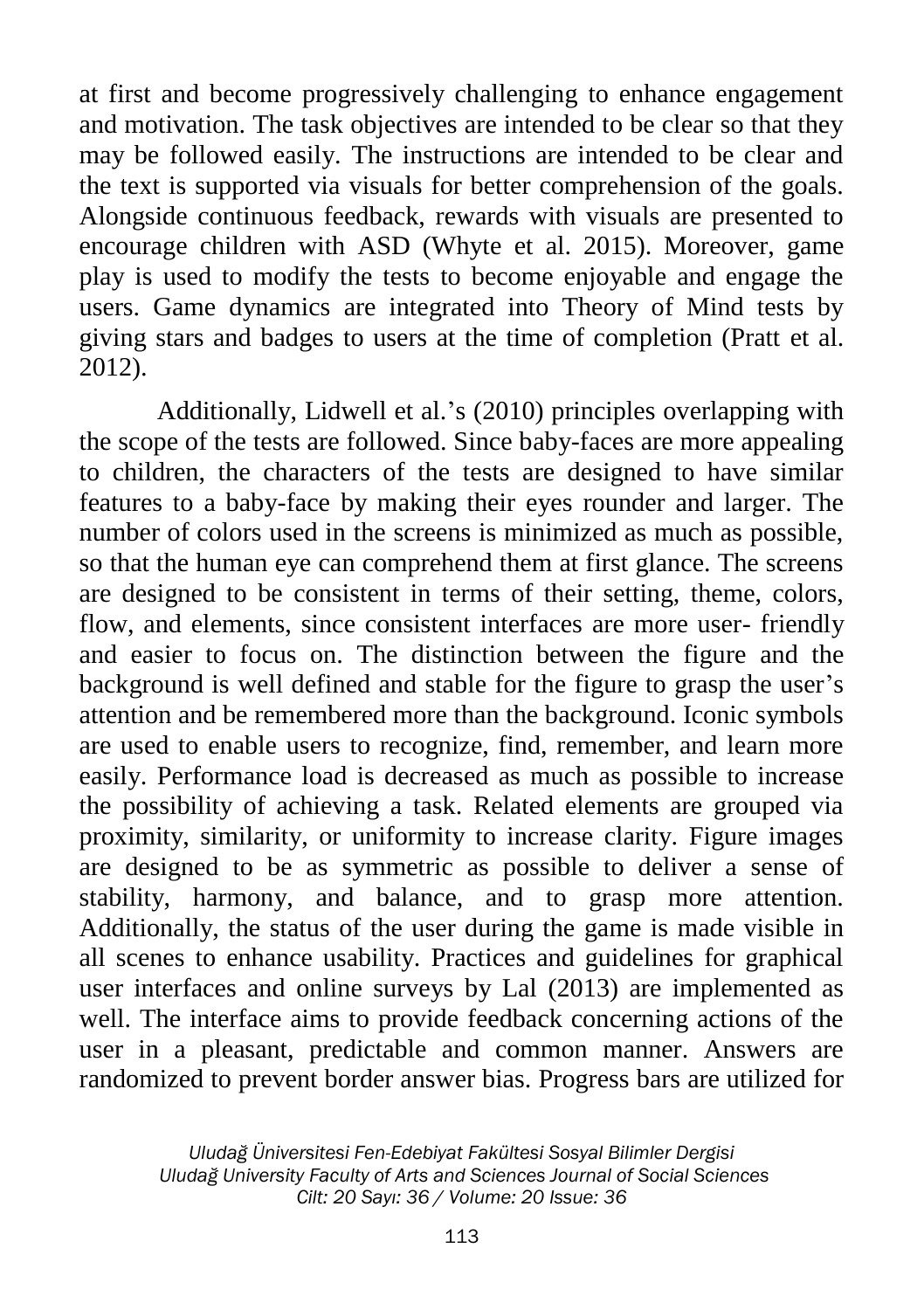multiple page tests. Information about the number of tests is given before starting.

Moreover, Fletcher-Watson et al.'s (2016) principles of design for children with ASD are employed. Characters in the games are designed to look like children. A reward token system is utilized and there is no reaction in the case of a wrong answer. Furthermore, Pavlov's (2014) principles for user interface design for individuals with ASD are followed closely and listed below:

- Font and background are designed to be contrasting.
- Soft and mild colors are used.
- The text box is noticeably disconnected from other elements.
- Text is displayed in a single column.
- Simple graphics are utilized.
- Clear sans-serif fonts are used.
- The background is designed to be plain without any images.
- Transparent surfaces and text do not overlay.
- Pop-ups are not used.
- Navigation is simple and easy to understand.

• The interface informs the user about the current position on every screen.

• The screens do not contain too many elements.

• Instructions are brief.

Heuristics by Khowaja and Salim (2015) for evaluating interactive systems for children with ASD are utilized and listed as follows:

• The status of the system is made constantly visible at the bottom of the screens via circles representing the current status to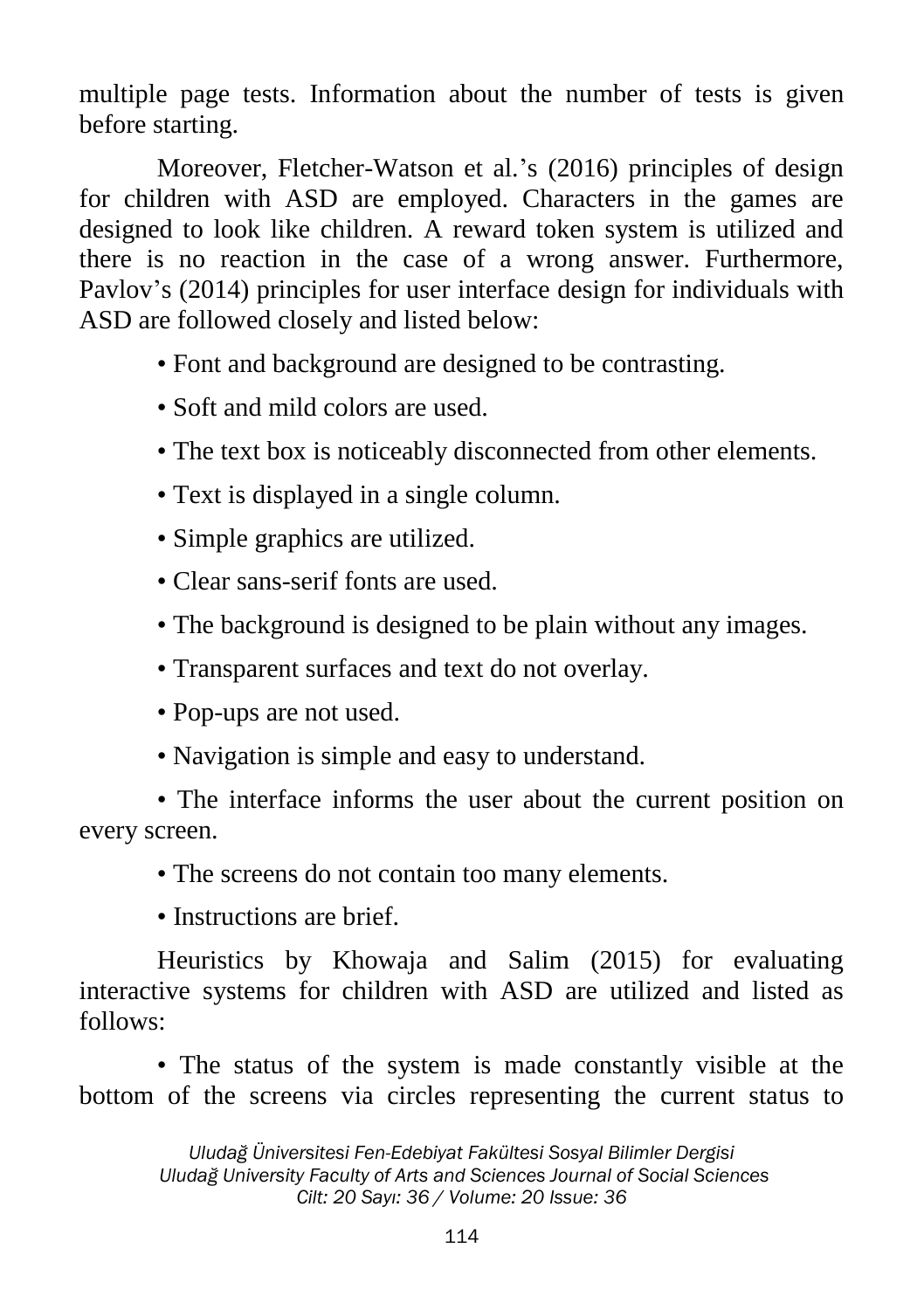inform users about the duration, context, and current condition of the activities. The status of the system is presented via suitable feedback (collecting stars) between sensible time intervals (end of each task).

• The system aims to be easily comprehensible by the user. The system uses words, phrases, and concepts familiar to the user. The conventions in the system are similar to every-day life and information is provided in an ordinary and rational way.

• Language used in the screens is plain and coherent to not distract the user by using different words for the same meaning or using a word for multiple meanings.

• Unrelated or infrequently needed information does not appear on the interface screens since it may be a distraction for children with ASD.

• Redo and undo options are added to the system in case of choices by error. The user can undo by tapping the left side of the screen and redo by tapping the right side of the screen.

• The system tries to prevent errors as much as possible by asking for confirmation before executing an action.

• The screen items are adequately large to ensure ease of reading and access by children with ASD. A future ambition of the system is to permit customizability of color, background, font, and size.

• The transitions on the screen are smooth and gradual in order to avoid dramatic changes so children with ASD could follow.

• Possible latency of an action (e.g. selection) is aimed to be avoided since keeping the attention of the children with ASD is challenging, and they could get frustrated quickly.

Before starting the theory of mind tests, eight instruction screens are presented in order to provide information about possible actions and the length of the process. Screens have the following texts respectively: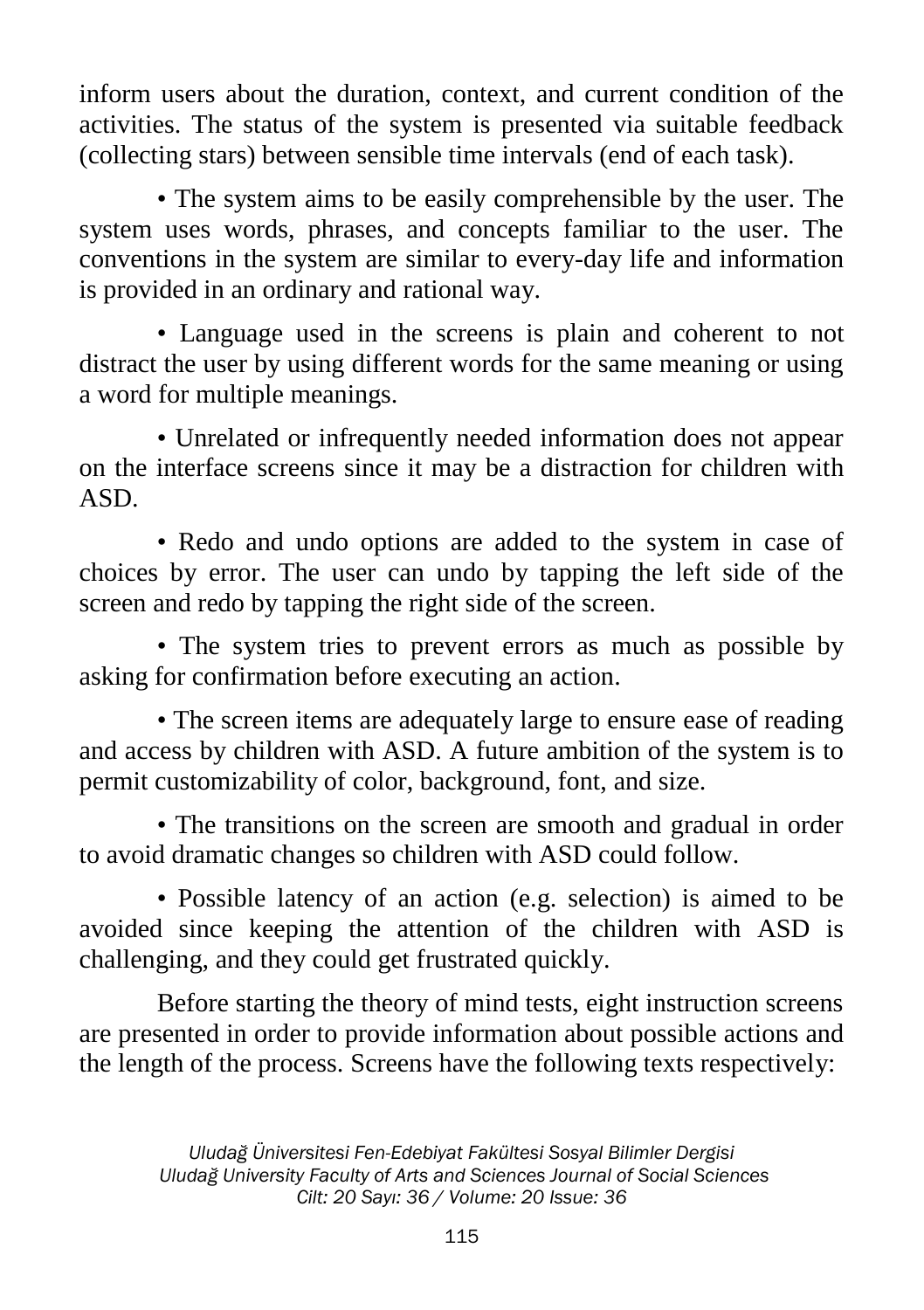- Hello, I am Zimo. Let's play games together.

- First, I will give you some clues.

- In order to go forward you should touch this (showing right) side.

- In order to return back you should touch this (showing left) side.

- Tap on the picture that you want to choose.

- If you are certain of your decision tap again.

- Congratulations! You have made your choice.

- You are ready now. Let's play four games together. Tap to start.

Also, after the completion of a test the transition screen appears. The user should tap the screen to start the next game. When the user has finished all the tests, the final screen appears to notify them. Screens have the following texts respectively:

- Tap to continue with the next game.

- Congratulations! You have completed all the games.



Figure 2. Instructions Sample, screens 1&2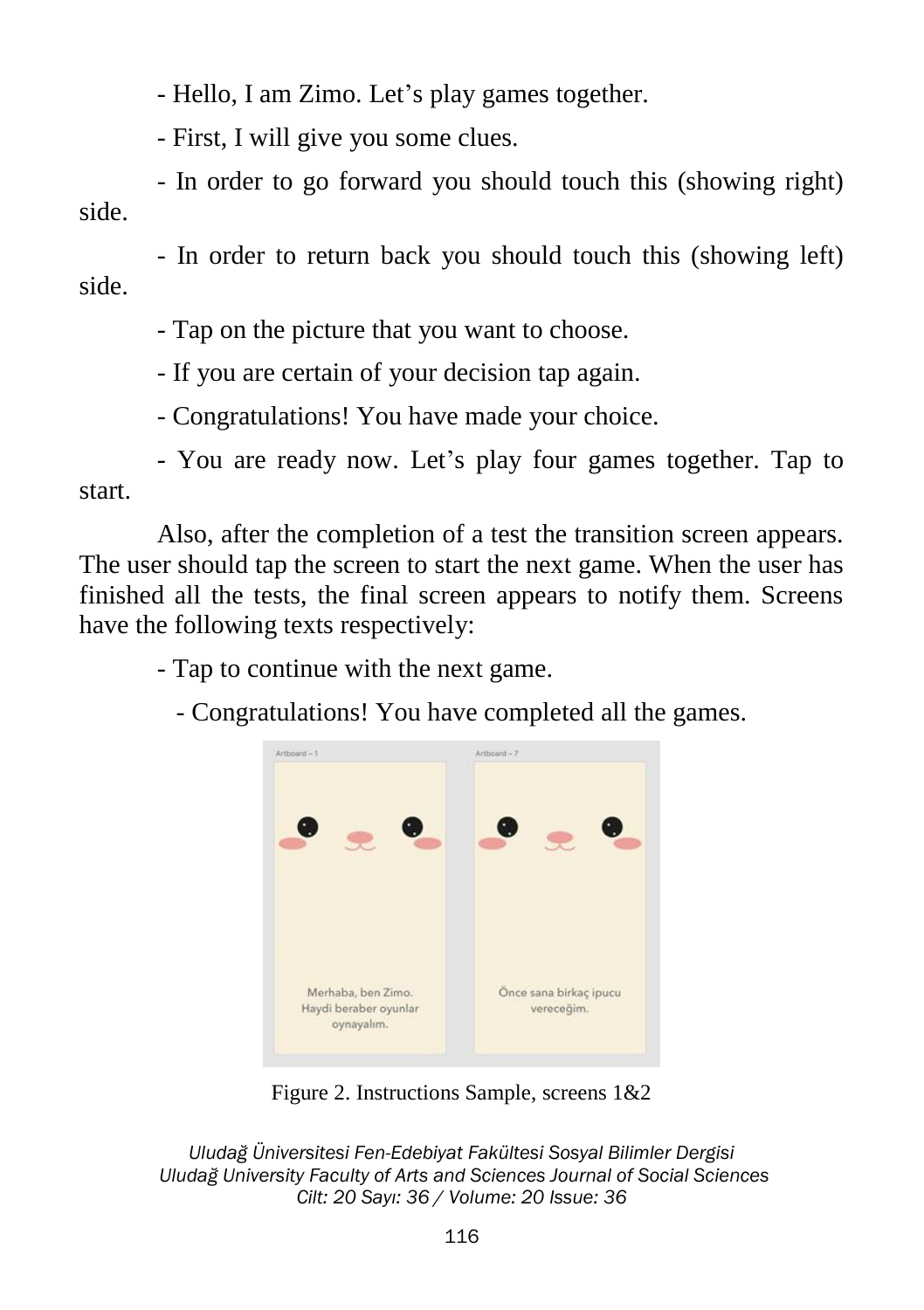Following the instruction screens, Theory of Mind tests are presented. Interfaces of the Theory of Mind tests that are adapted for the device are listed below:

1- 'Inferring from gaze direction' test (Baron-Cohen et al. 1992; Baron-Cohen et al. 1995)

Gaze direction allows typically developing children to understand which of the several objects a person wants. However, children with ASD are unable to retrieve that information as easily. The test of 'Which one does Charlie want?' reveals this difference between typically developing children and children with ASD. In the test, the child is presented the Figure 1 below, and asked the question: "Which one does Charlie want?" (Baron-Cohen 1992). The question is translated into Turkish as: "Çağrı hangisini istiyor?".



Figure 2. The test of "Which one does Charlie wants?", Baron-Cohen & Cross 1992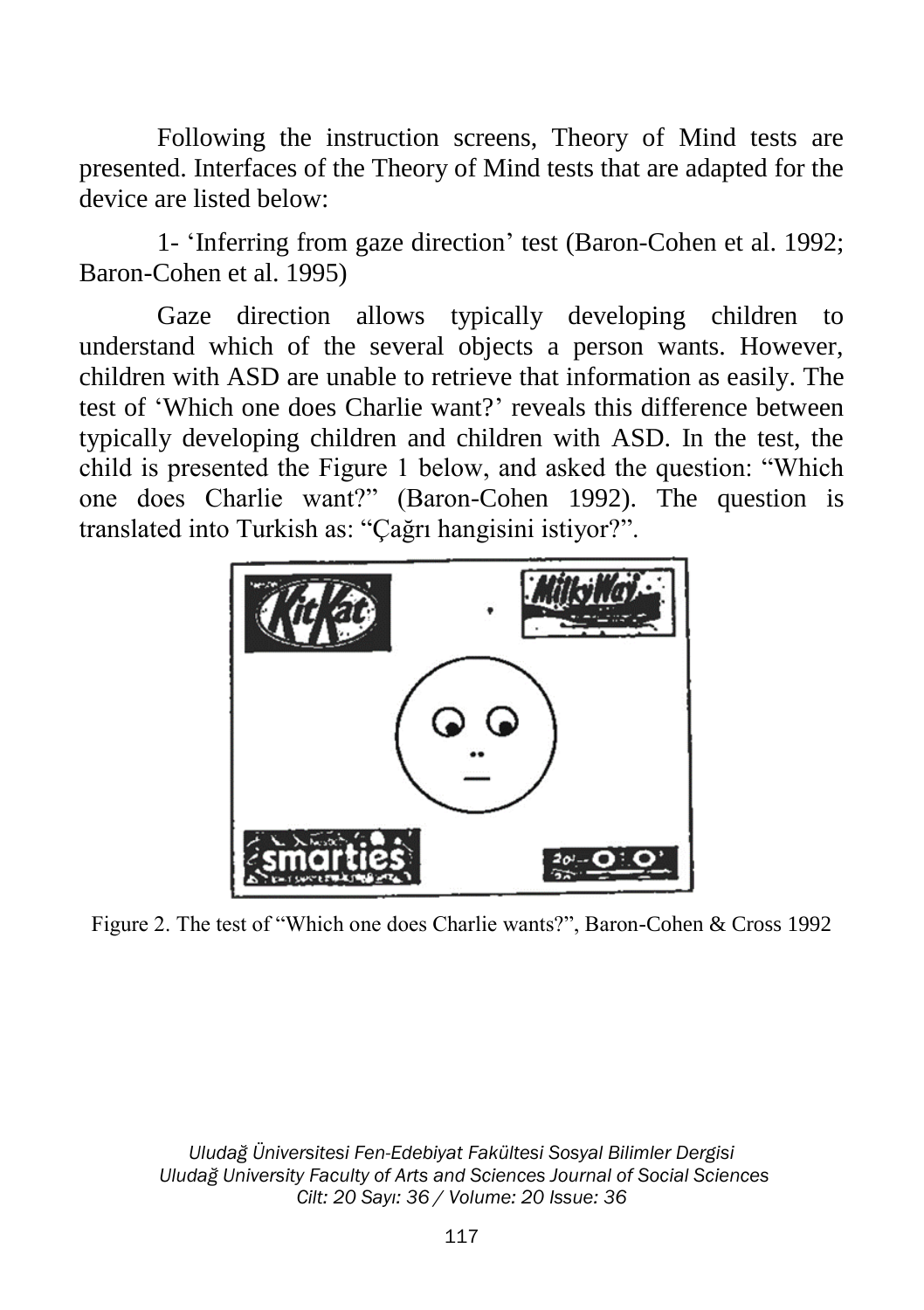

Figure 3. The 'inferring from gaze direction' test alternative visual design, screens 1&2

2- 'Seeing leads to knowing' test (Baron-Cohen et al. 1994)

The 'Seeing leads to knowing' test by Baron-Cohen and Goodhart, (1994) contains a story about two characters. One of the characters investigates a box and the other one touches a box. Typically developing 3-year-old children can comprehend who has the information about what is inside the box (Baron-Cohen et al. 1994). On the other hand, children with ASD tend to choose a character arbitrarily, when they are asked, "Which one knows what is in the box?" (Baron-Cohen et al. 1994). The question is translated into Turkish as: "Kutunun içinde ne olduğunu hangisi biliyor?".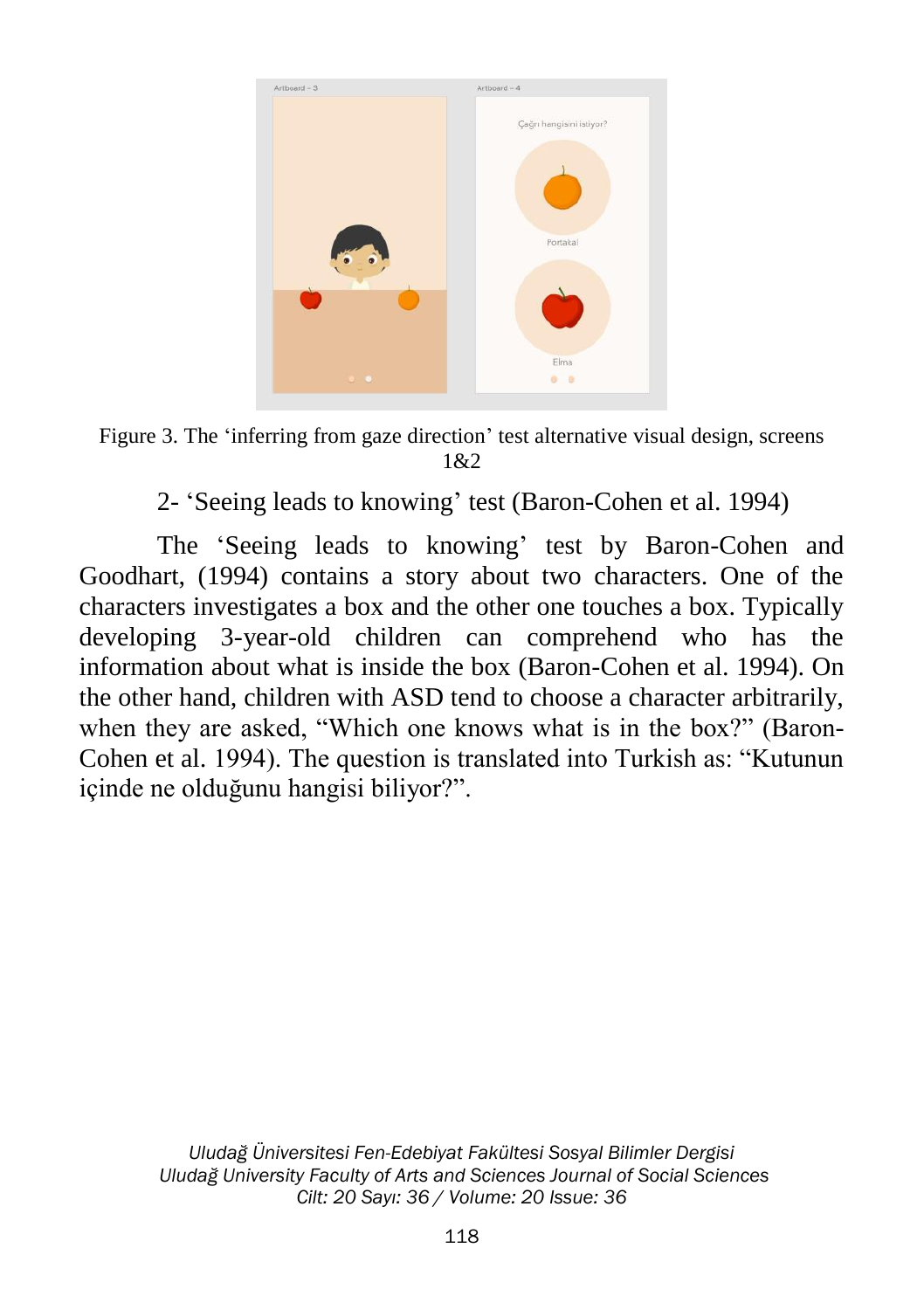

Figure 4. The 'seeing leads to knowing' test, screens 1&2

3- The mental-physical distinction test (Baron-Cohen 1989)

The mental-physical distinction test Baron-Cohen (1989) conducted comprises four stories; one of the stories is as follows:

"This is Sam. He likes biscuits. He is hungry, so his mother gives him a biscuit. This is Kate. She likes biscuits. She is hungry, but she is all alone. She is thinking about a biscuit." (Baron-Cohen 1989).

Subsequent to the story a behavioral judgment and a sensory judgment questions were asked, "Which child can eat the biscuit?" and "Which child can touch the biscuit?" correspondingly. (Baron-Cohen 1989). The story is adapted and translated into Turkish as following:

"Bu Selim. Selim bisküvi seviyor. Selim'in karnı aç. Bu yüzden annesi Selim'e bir bisküvi veriyor. Bu Cansu. Cansu bisküvi seviyor. Cansu'nun karnı aç, ama o yalnız başına. Bisküviyi düşünüyor."

The questions that are asked following the story are translated as "Hangi çocuk bisküviyi yiyebilir?" and "Hangi çocuk bisküviye dokunabilir?" subsequently.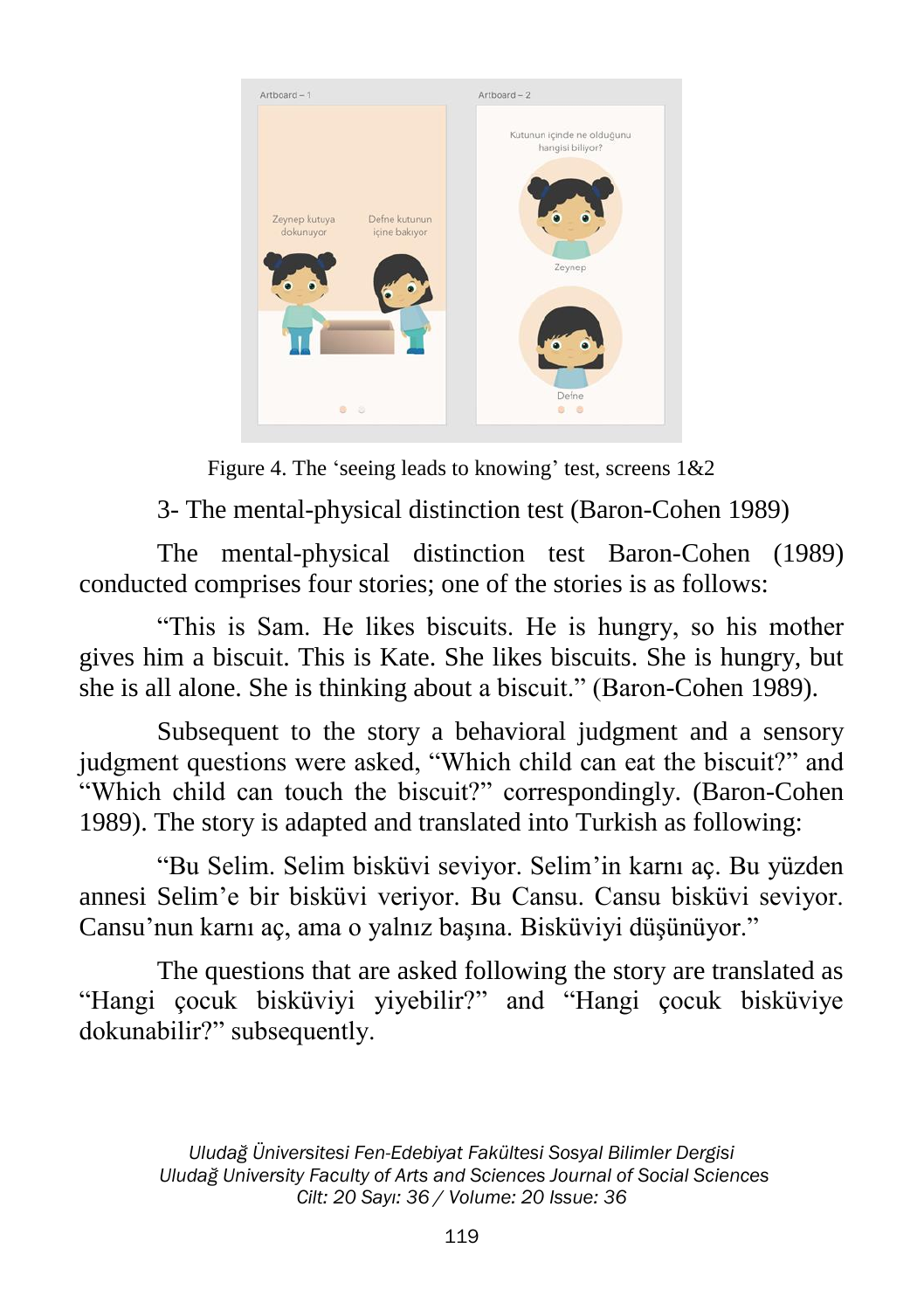

Figure 5. The 'mental-physical distinction test', screens 1,2,3,4



Figure 6. The 'mental-physical distinction' test, screens 5&6

4- First-order false belief task (Frith 2001)

The Sally-Ann task is utilized as a first-order false belief task. In the Sally-Ann task the following story is enacted for the child:

> "Sally has a basket and Anne has a box. Sally puts a marble into her basket, and then she goes out for a walk. While she is outside, naughty Anne takes the marble from the basket and puts it into her own box.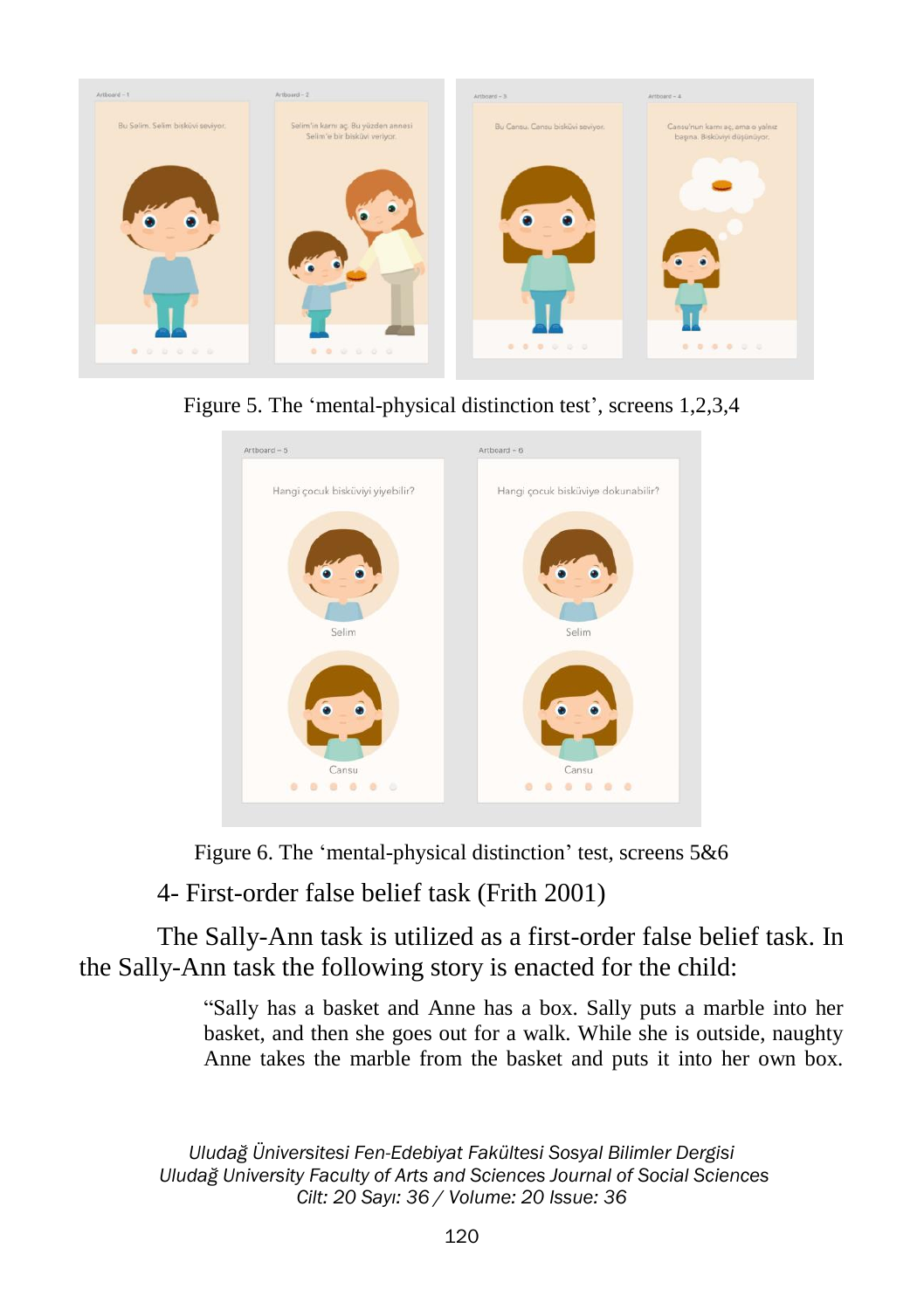Now Sally comes back from her walk and wants to play with her marble. Where will she look for the marble?" (Frith 2001).

A typically developing 4-year-old child is expected to answer this question correctly, by giving an answer like "Sally will look inside her basket." However, children with ASD struggle with this task, even though they have a mental age of 4 years and above (Frith 2001). The story is adapted and translated into Turkish as following:

"Selin'in bir sepeti ve Aslı'nın bir kutusu var. Selin sepetine bir top koyuyor ve sonra yürüyüş yapmak için dışarı çıkıyor. O dışarıdayken, yaramaz Aslı topu sepetten alıyor ve kendi kutusunun içine koyuyor. Şimdi Selin yürüyüşten dönüyor ve topuyla oynamak istiyor. Selin topu için nereye bakacak?"



Figure 7. The Sally-Ann task, screens 1,2,3,4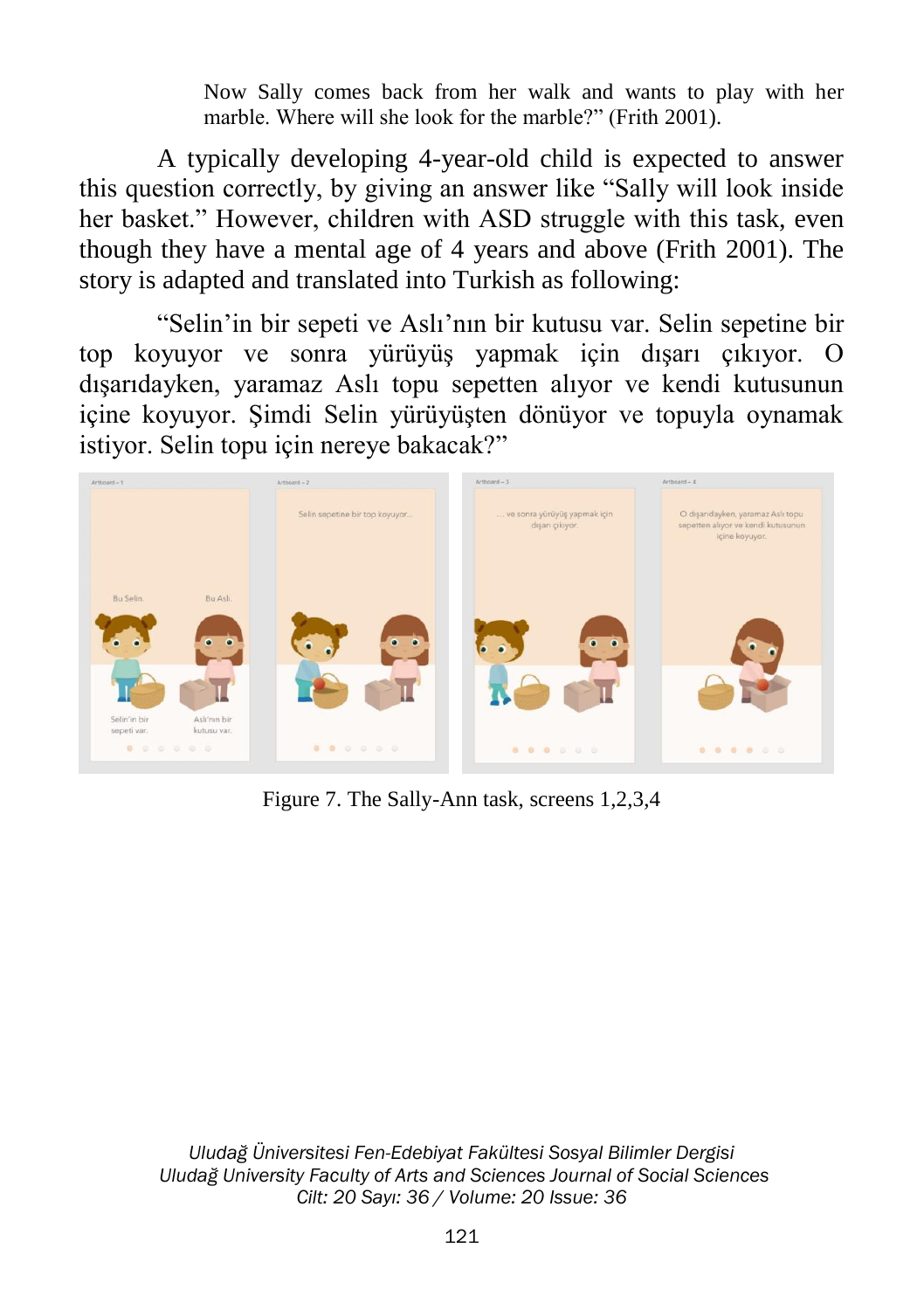

Figure 8. The Sally-Ann task, screens 5&6

# **6. Shell Design of the Prototype**

Social robots are utilized for facilitating communication, expressing emotions, building social relationships, interpreting natural cues, enhancing social abilities, and diagnosis (Cabibihan et al. 2013). Social robots are used as a medium for diagnosis to elicit required behaviors for the diagnosis, gather and analyze data from behaviors of the child (Scassellati et al. 2012). By creating attractive and meaningful interactions, social robots can attract attention and engage with children (Cabibihan et al. 2013). Since social robots are precise, predictable and consistent children with autism are more interested in interacting with social robots than human agents (Pierno et al. 2008; Boccanfuso et al. 2017). Technology appears to be especially attractive to children with ASD (Keintz et al. 2013).

# **6.1 Appearance of the Robotic Toy (Outer Shell)**

The robot should be attractive to the child by appearance. The shell is designed to match a non-anthropomorphic appearance since designs that do not resemble humans evoke a more positive response (Robins et al. 2006; Straten et al. 2018), cartoon-like characters lead to more stimulation (Duquette et al. 2008; Michaud et al. 2003; Kumazaki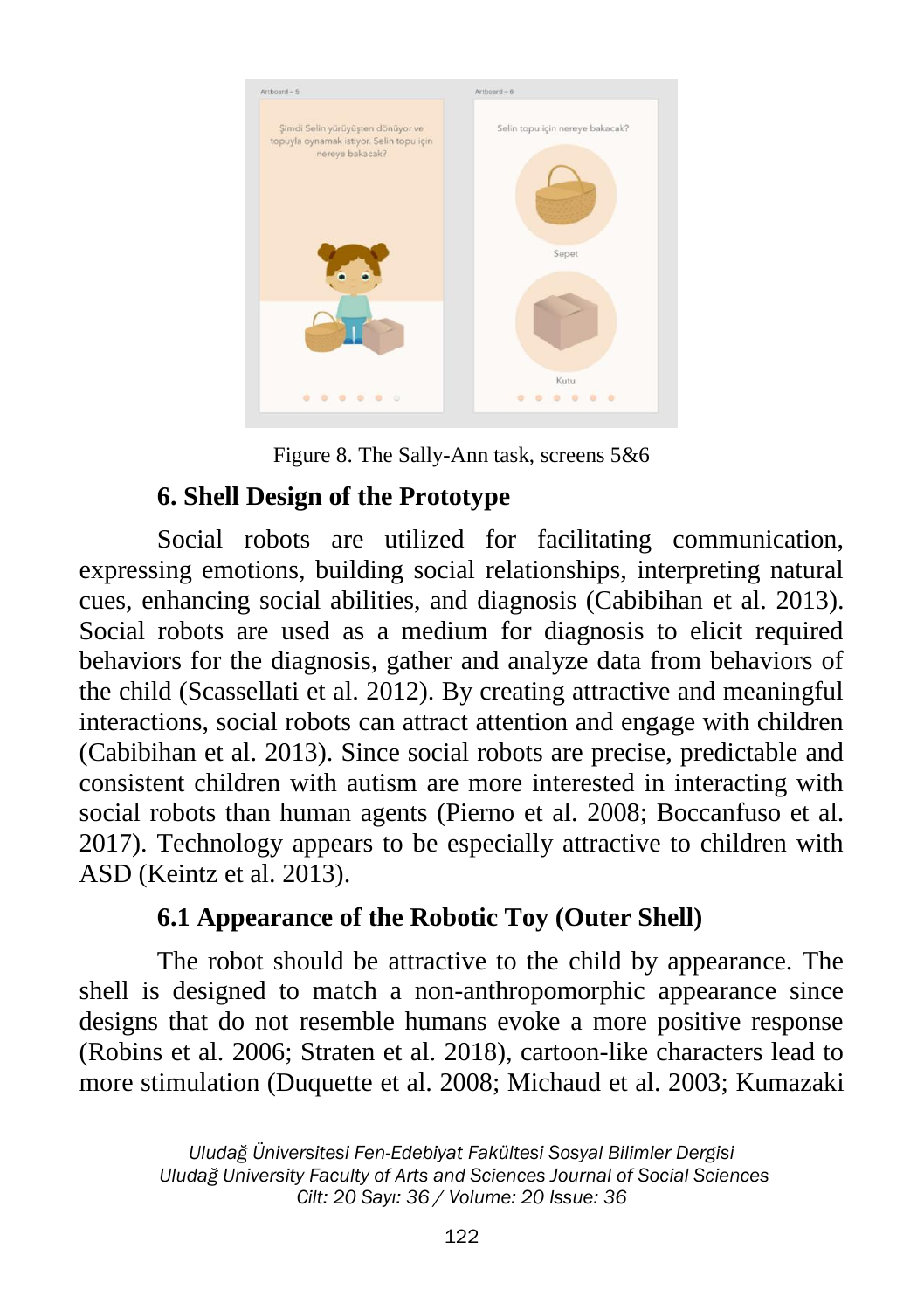et al. 2017), and non-anthropomorphic designs received positive feedback from children with ASD (Robins et al. 2007; Boccanfuso et al. 2017; Kumazaki et al. 2017). The appearance of the shell tends to be simple, easy to operate, and toy-like. Kozima et al. (2007; 2009) showed that a very simple robot design (see Figure 9) could retain the attention of children with ASD and enable social interaction.



Figure 9. Keepon, interactive robot, Kozima et al. 2009

On the front side of the robotic toy, A Raspberry Pi 7-inch microcomputer equipped with a single touchscreen display is placed vertically to enable interaction with the use of visual elements based on variety of tests and games. According to Hourcade et al. the visual interface attracts the participants' focus, thus facilitates a more structured content for the interaction scenarios, rather than the ongoing ambiguity during a social interaction and consequently could result in a reduction of the anxiety. During the use of touchscreen technologies, children with ASD are observed to be actively involved and verbal during the observations (Hourcade et al. 2012).

The outer shell is designed to be simple and appealing. By following Pavlov's (2014) principle of using soft and mild colors, color of the outer shell is chosen to be light beige to eliminate redundant stimuli and reduce distraction. Because according to Grynszpan et al.'s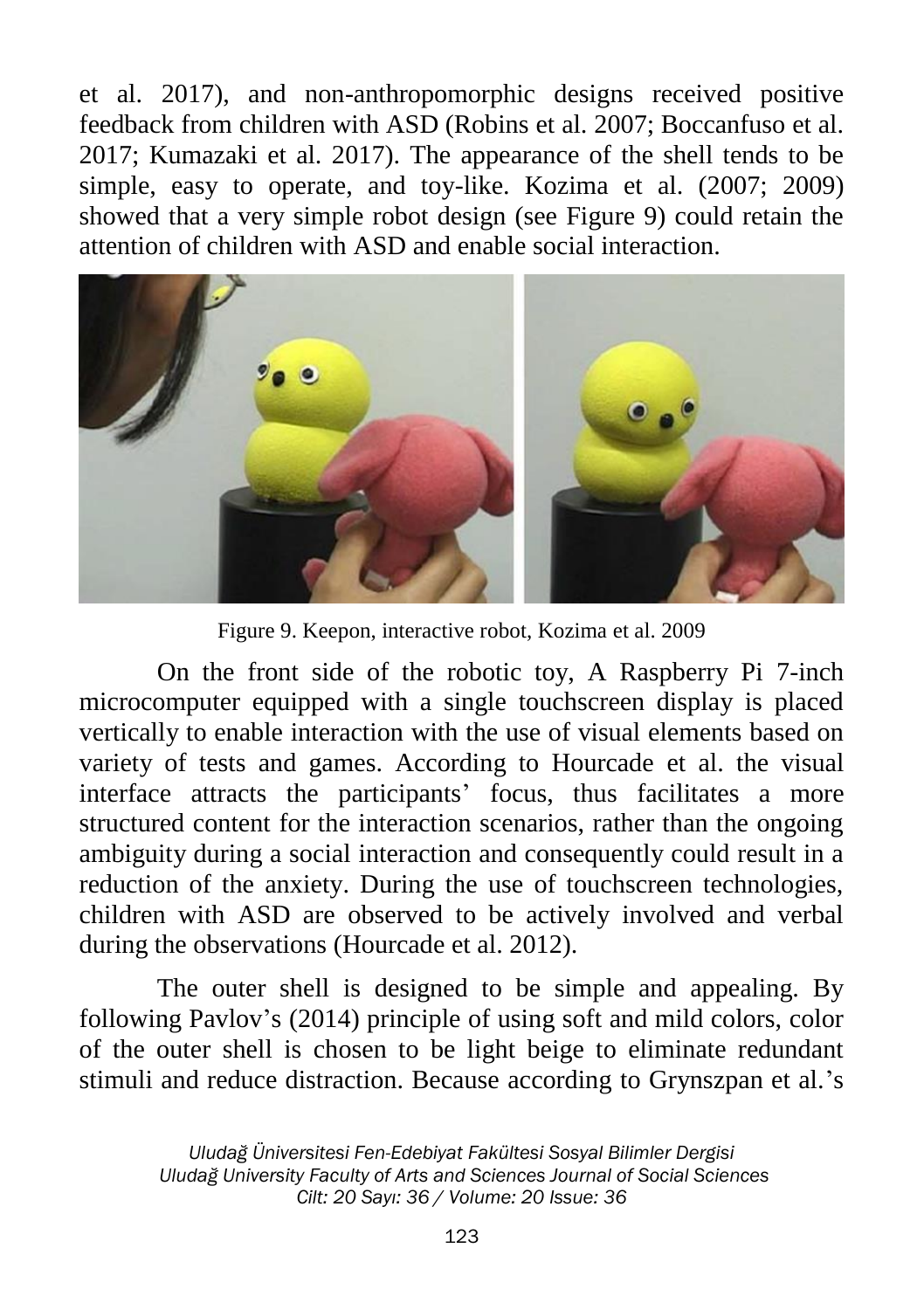observations (2008), participants with ASD tend to perform poorer on richer multimedia interfaces. Also, users with ASD have a difficulty in organizing multimodal sources of information. The finalized version as presented in Figure 10, is designed to enable being carried by being held under the arms, which are curved inwards so that the hands may be placed conveniently. The bottom side of the outer shell design is leveled to be balanced when it is placed on a table. The front side of the shell is tilted so that the participant can be able to see the screen at a more convenient angle, while sitting on a chair. Size and weight of the device are considered not to exceed the limits to be carried by caregivers, therapists, and the child.



Figure 10. Final drawings of the outer shell design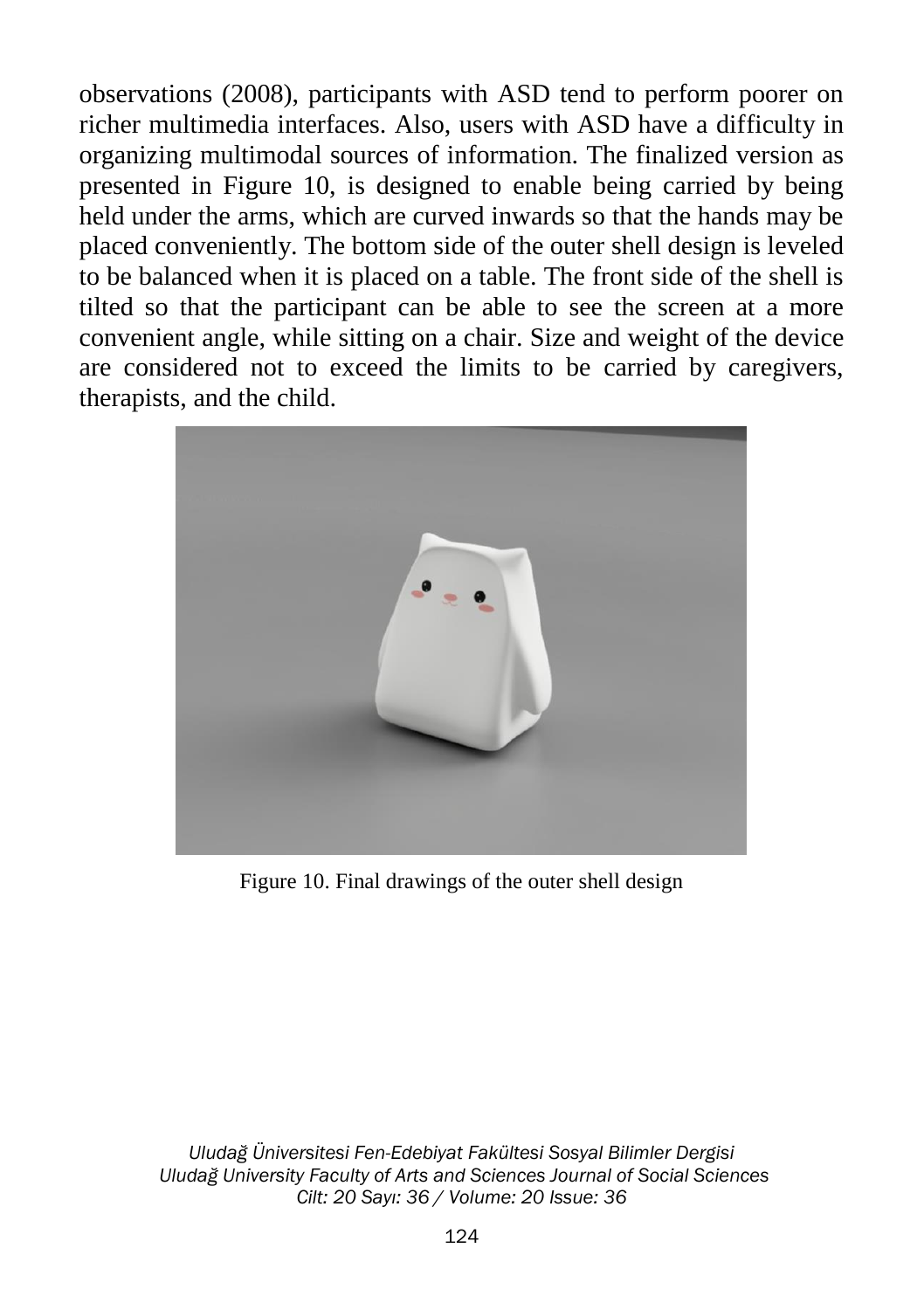

Figure 11. Components in Autodesk Fusion 360, front

Finally, outer shell prototype is 3D printed by Raise3D N2 Plus FFF 3D Printer at Collaboration Space, Sabanci University. 3D printing is preferred as the production method due to its numerous advantages over machining and casting methods. 3D printing enables direct production of functional parts in small numbers. Despite 3D printed parts usually have a lower accuracy and surface finish compared to parts produced by machining; some sophisticated systems can create high quality parts close to machining quality. 3D printing is advantageous particularly in production times; it can significantly shorten production times, which can be only several hours (Chua et al. 2014). Another significant advantage of 3D printing is providing the opportunity to experiment with complex physical models in comparatively brief time. According to Chua and Leong (2014), 3D printing can reduce the cost and time spent by 50% to 90% depending on the production scale when it is compared to CAD-CAM and computer numerical control (CNC) technologies. Due to its ability to produce more organic and complex forms, it enables designs to be more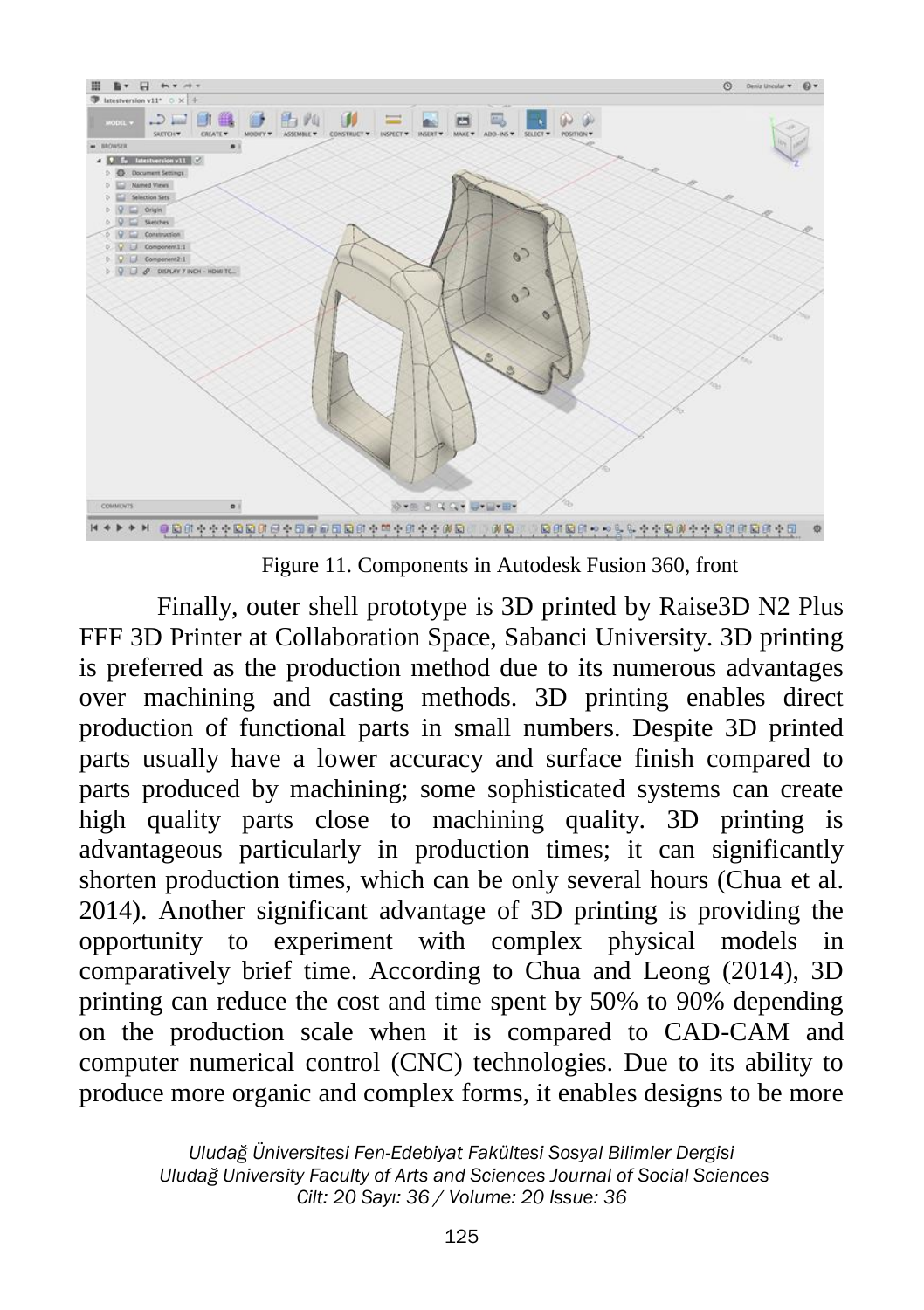useful and appealing. Also, 3D printing can reduce the amount of parts produced by being able to merge the parts and produce them as a single part. On the other hand, machining imposes parts to be produced separately to reduce waste and machining cost (Chua et al. 2014). By decreasing the amount of parts produced, time spent on tolerance analysis and detailed assembly drawings are reduced. Moreover, design constraints (e.g. avoiding draft angles, thin walls, and complex shapes) due to machining limitations are eliminated by 3D printing. Finally, fixed costs are lower, part specific setting up and programming is not required, machining or casting labor is decreased, material waste is reduced, unit price nearly becomes independent of production quantity (Chua et al. 2014).



Figure 12. 3D printing process of the shell, front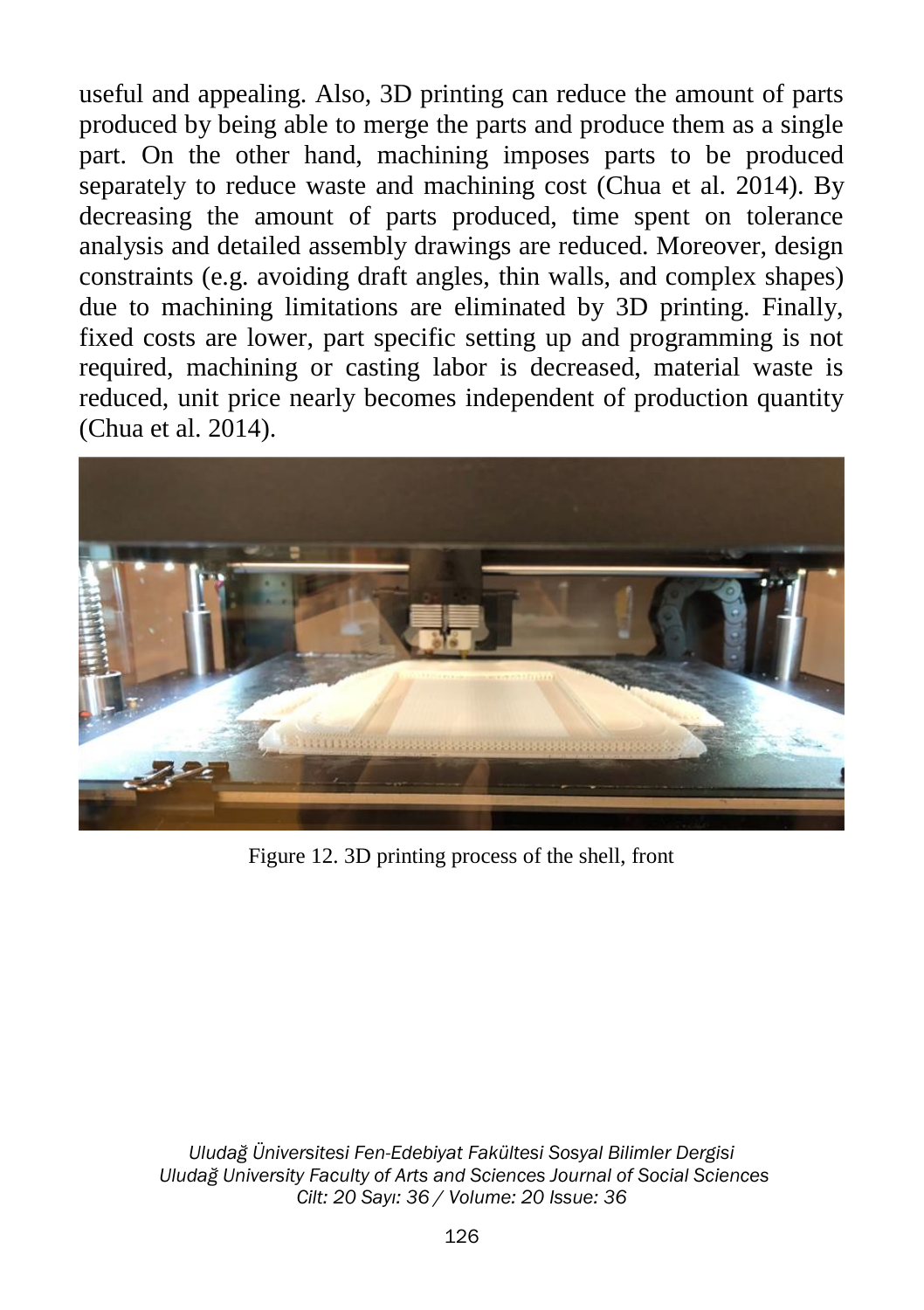

Figure 13. The attached state of the 3D printed components, front



Figure 14. Prototype displaying the opening screen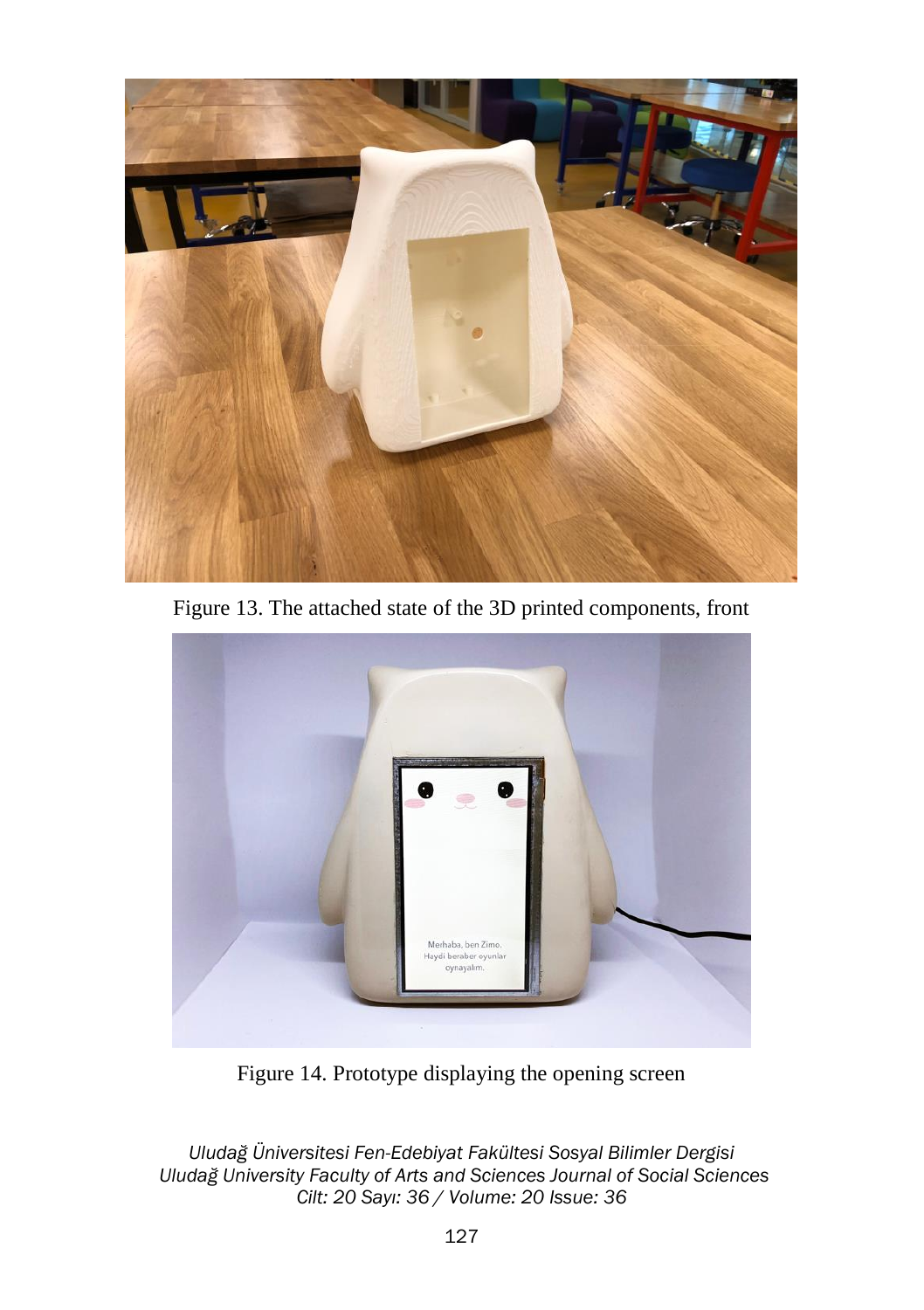### **7. Future Implementations and Suggestions**

Future implementations for the project include; adding a rechargeable battery unity to provide an option to move the device independently, adding a build-in speaker to provide background music and sound effects, adding LEDs to increase interactivity (child could be given the option to choose the type of sensory rewards from light, audio, and visual), being in communication with external physical objects, providing camera interactions, adding various biosensors (e.g., pulse sensor, ultrasonic sensor, and motion sensor), enabling the use of eye-tracking technologies, and collecting extended data (e.g., demographics, time spent to give an answer, heart rate, gaze direction) from participants. Another future ambition of this thesis is making the robotic toy a home- based device so that assessment can be made in the natural environment of the child (Rakap et al. 2017), since gathering data independent of the clinic environment improves the quantity and quality of the data (Scassellati 2005). Also, a parent questionnaire can be added to gather more data about the child. A training phase can be added to provide the child more time to be accustomed to the software.

Since, abnormal visual scanning pattern is a substantial sign of ASD (Senju et al. 2003) enabling the use of eye-tracking technologies would provide significant data for the research. Perphery et al. (2002) revealed that individuals with ASD spent significantly more time observing the outer features of the face, and spent less time viewing the inner (primary) features such as the nose, mouth, and especially the eyes when compared with individuals without ASD. According to Riby et al. (2008) when presented static images of socially interacting individuals, individuals with ASD spend less time looking at faces and spend more time looking at background or body areas compared to typically developed individuals. Another study by Riby et al. (2009) revealed abnormal gaze patterns were present for all stimuli types (containing human actor and cartoon images or movies). Besides these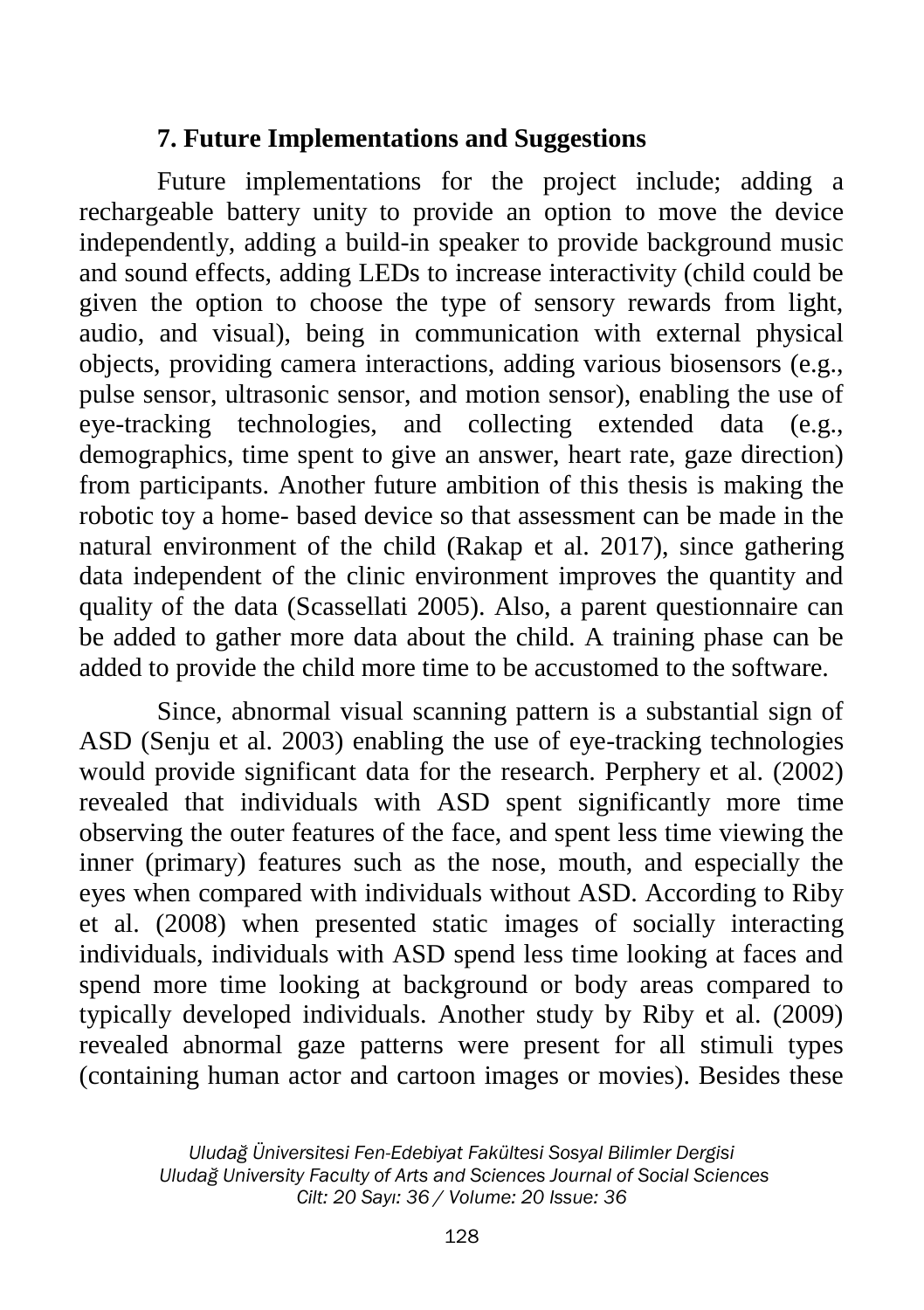abnormal processing strategies resulted from ASD, cultural differences considered to be an influential factor for societies in terms of their visual strategies (Masuda et al. 2008). Eye tracking has established to be beneficial for revealing the attributes of abnormal visual scanning patterns in ASD. Riby et al. (2008; 2009) utilized a Tobii 1750 eyetracker to record eye movements in their studies. Another future implementation of the project would be to record eye movements during social scene parsing by connecting a Tobii 1750 eye-tracker to the device and analyzing gaze pattern data considering cultural differences.

## **8. Conclusion**

Exploring the effective implementations of convenient technological opportunities in use of assistive technologies enhances our research abilities to convey existing information to further investigations. This study aims to build a prototype of a robotic toy to structure a basis for scrutinizing the ASD with its possible technological resolutions. Although there are serious limitations to rationalize the observations to a list of solidified facts and figures, there has been a considerable amount of research accomplished compassing the field. It has been observed that individuals with ASD tend to perform worse when identifying the five basic emotions (anger, disgust, happiness, sadness, and surprise) than the control group even they were statistically equivalent and performed statistically poorer in identifying fear (Perphery et al. 2002). Differences in face scanning strategies from typically developed individuals may be the core reason for the poor face perception and emotion recognition abilities among individuals with ASD (Perphery et al. 2002). Thus, this study explores finding interactive platforms to explore the ways of configuring such systems to point out relevant inadequacies. With reference to the basics of the already practiced diagnosis tests, the authors of this research aim to revitalize the visual elements of the content with appealing designs in line with the suggested research concerns. The proposed robotic toy "Zimo" with its 3D body stands as a charming platform for its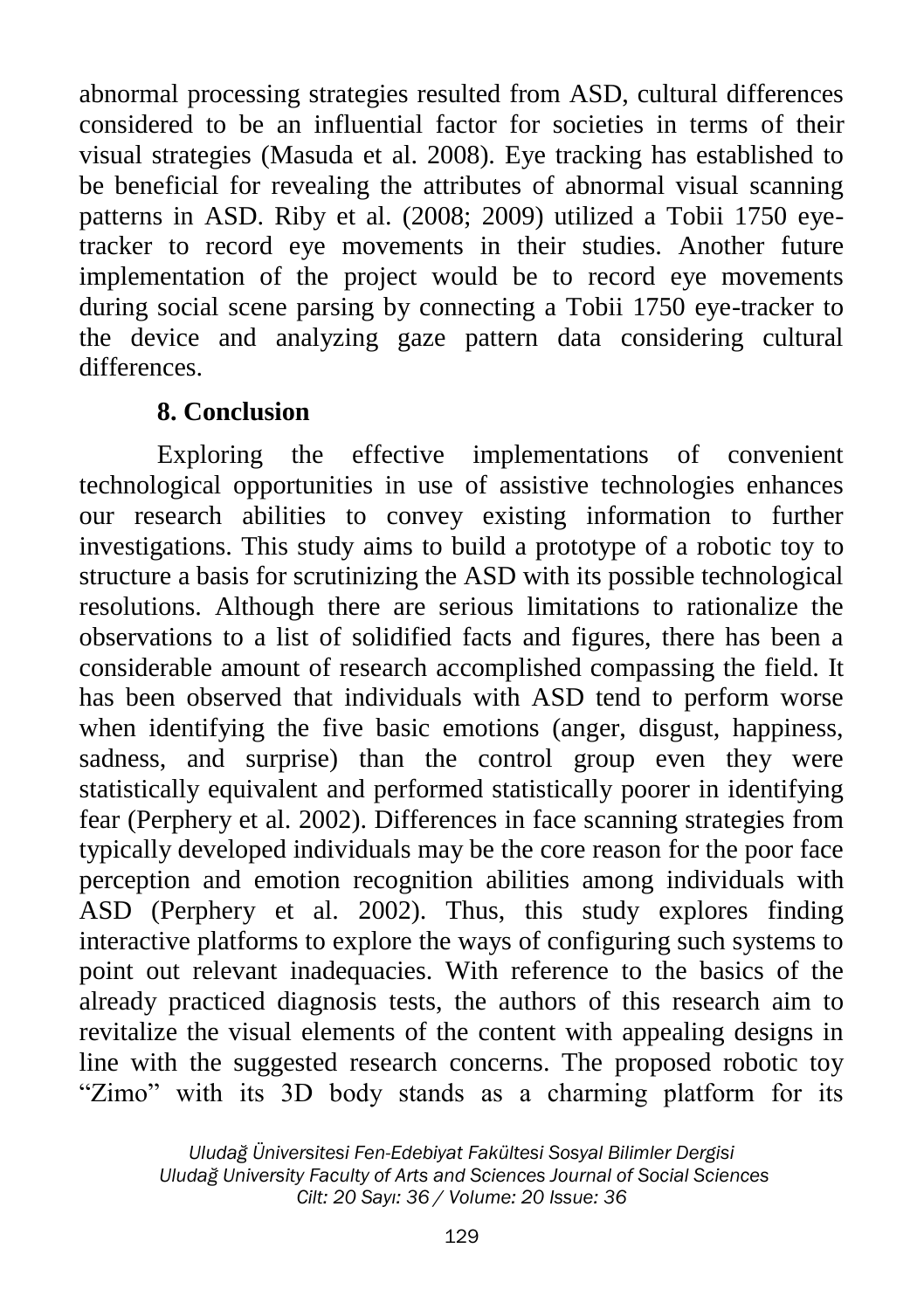recipients thus enables researchers to carry out diversified analysis on the topic of ASD with relatively seamless interventions. Additionally, the extensible technological structure of the Zimo and its comparably low-costs enable the researchers to further implement additional enhancements into the system comfortably.

# **Bibliography**

Aksoy, Veysel et al. (2017). "Otizm Spektrum Bozukluğu Gösteren Çocuklar İçin Eğitsel Değerlendirme ve Öğrenme Hızı Öngörüsü Kayıt Formlarının Psikometrik Niteliklerinin Belirlenmesi". *İlköğretim Online*, Vol. 16, Iss. 1, p. 60-77.

American Psychiatric Association (2013). "Diagnostic and statistical manual of mental disorders (DSM-5®)". *American Psychiatric Pub*.

Baio, Jon (2014). "Developmental Disabilities Monitoring Network Surveillance Year 2010 Principal Investigators; Centers for Disease Control and Prevention (CDC)". Prevalence of autism spectrum disorder among children aged 8 years—Autism and developmental disabilities monitoring network, 11 sites, United States, 2010. MMWR Surveill. Iss. 63, p. 1-21.

Baldwin, Dare et al. (1996). "Infants' Reliance on a Social Criterion for Establishing Word-Object Relations". *Child Development*, Vol. 67, Iss. 6, p. 3135-3153.

Baron-Cohen, Simon (1989). "Are Autistic Children "Behaviorists"? An Examination of Their Mental-Physical and Appearance-Reality Distinctions". *Journal of Autism and Developmental Disorders*, Vol. 19, Iss. 4, p. 579-600.

Baron-Cohen, Simon et al. (1992). "Reading the Eyes: Evidence for the Role of Perception in the Development of a Theory of Mind". *Mind & Language*, Vol. 7, Iss. 1-2, p. 172-186.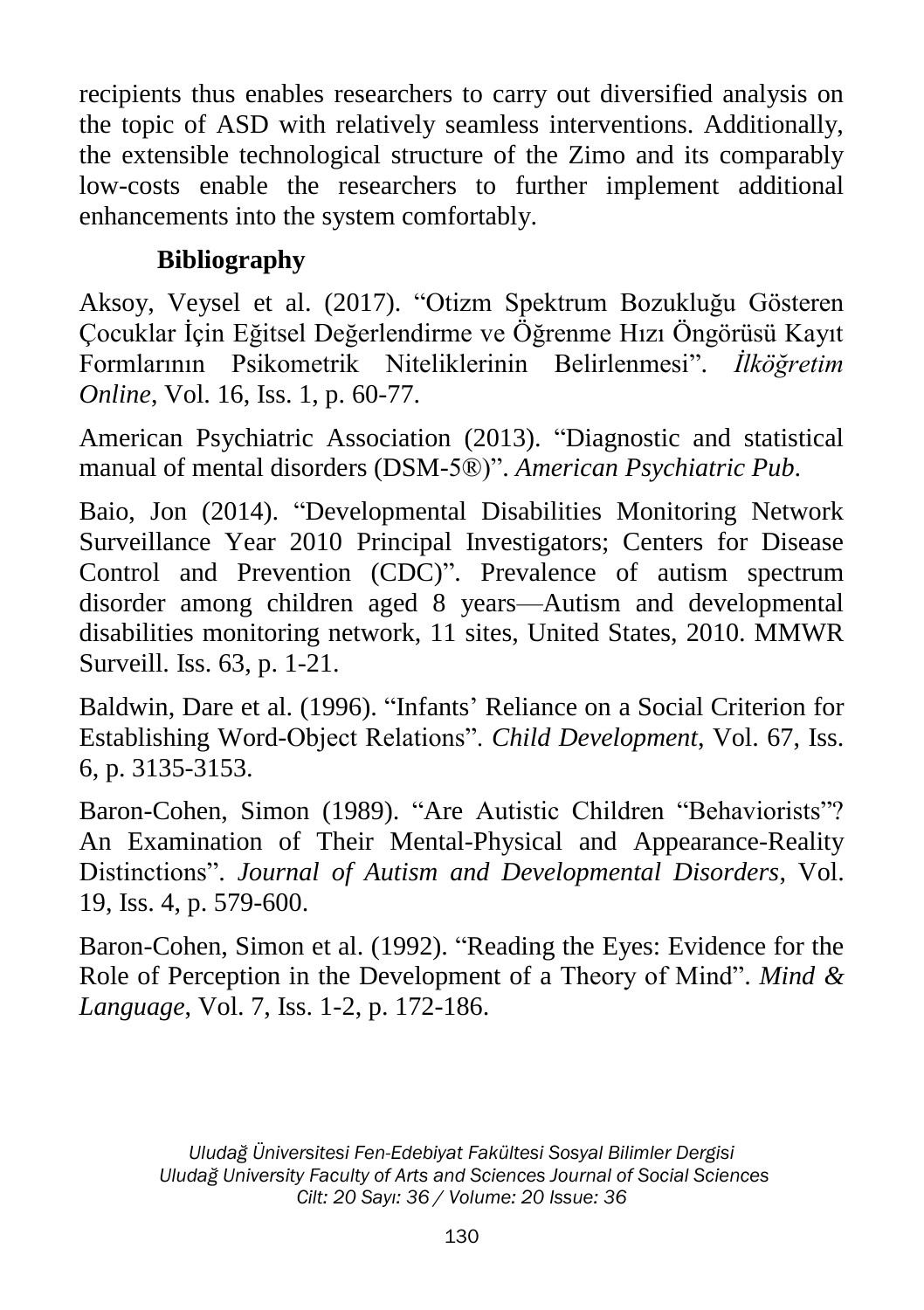Baron-Cohen, Simon et al. (1994). "The 'Seeing-Leads-To-Knowing' Deficit in Autism: The Pratt and Bryant Probe". *British Journal of Developmental Psychology*, Vol. 12, Iss. 3, p. 397-401.

Baron-Cohen, Simon et al. (1995). "Are Children with Autism Blind to The Mentalistic Significance of The Eyes?". *British Journal of Developmental Psychology*, Vol. 13, Iss. 4, p. 379-398.

Bartoli, Laura et al. (2014). "Designing and Evaluating Touchless Playful Interaction for ASD Children". *In Proceedings of the 2014 Conference on Interaction Design and Children*, ACM, p. 17-26.

Bates, Elizabeth et al. (1979). *The Emergence of Symbols: Communication and Cognition in Infancy*. New York: Academic.

Bellani, Marcella et al. (2011). "Virtual Reality in Autism: State of The Art". *Epidemiology and Psychiatric Sciences*, Vol. 20, Iss. 3, p. 235- 238.

Bernard-Opitz, Vera et al. (2001). "Enhancing Social Problem Solving in Children with Autism and Normal Children through Computer-Assisted Instruction". *Journal of Autism and Developmental Disorders*, Vol. 31, Iss. 4, p. 377-384.

Bloom, Paul (2000). *How Children Learn The Meanings of Words*. The MIT Press.

Boccanfuso, Laura et al. (2017). "A Low-Cost Socially Assistive Robot and Robot-Assisted Intervention for Children with Autism Spectrum Disorder: Field Trials and Lessons Learned". *Autonomous Robots*, Vol. 41, Iss. 3, p. 637-655.

Boucenna, Sofiane et al. (2014). "Interactive Technologies for Autistic Children: A Review". *Cognitive Computation*, Vol. 6, Iss. 4, p. 722- 740.

Bretherton, Inge (1992). "Social Referencing, Intentional Communication, and the Interfacing of Minds in Infancy". *In Social*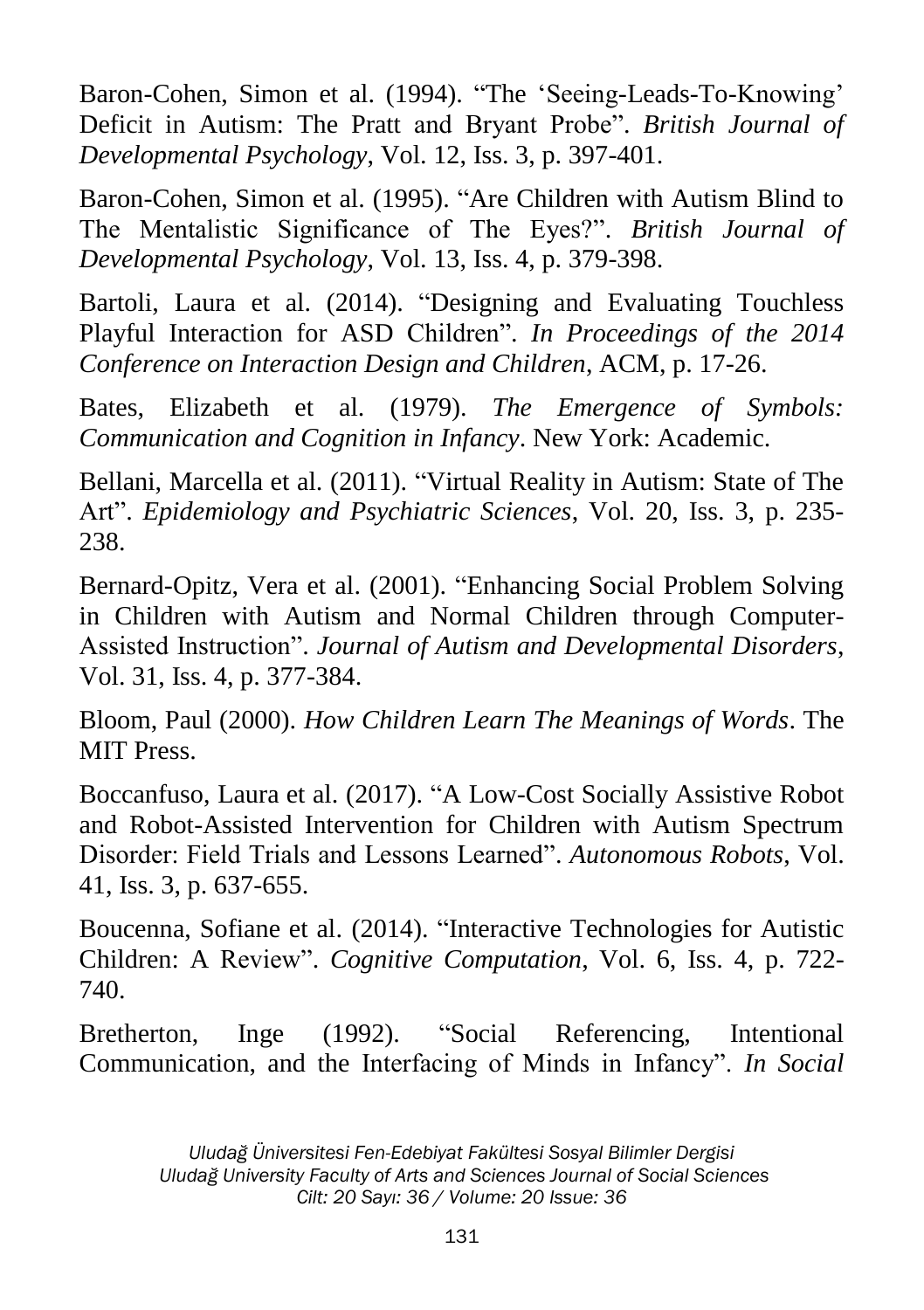*Referencing and the Social Construction of Reality in Infancy*. Springer US, p. 57-77.

Cabibihan, John-John et al. (2013). "Why Robots? A Survey on the Roles and Benefits of Social Robots in the Therapy of Children with Autism". *International Journal of Social Robotics*, Vol. 5, Iss. 4, p. 593-618.

Carpenter, Malinda et al. (1998). "Social Cognition, Joint Attention, and Communicative Competence from 9 to 15 Months of Age". *Monographs of the Society for Research in Child Development*, i-174.

Chua, Chee Kai et al. (2014). *3D Printing and Additive Manufacturing: Principles and Applications (with Companion Media Pack) of Rapid Prototyping Fourth Edition*. World Scientific Publishing Company.

Dahlgren, Sven Olof and Christopher Gillberg (1989). "Symptoms in the First Two Years of Life". *European Archives of Psychiatry and Neurological Sciences*, Vol. 238, Iss. 3, p. 169-174.

Dautenhahn, Kerstein (2003). "Roles and Functions of Robots in Human Society: Implications from Research in Autism Therapy". *Robotica*, Vol. 21, Iss. 4, p. 443-452.

Dawson, Geraldine et al. (2000). "Case Study of the Development of an Infant with Autism from Birth to Two Years of Age". *Journal of Applied Developmental Psychology*, Vol. 21, Iss. 3, p. 299-313.

De Giacomo, Andrea and Eric Fombonne (1998). "Parental Recognition of Developmental Abnormalities in Autism". *European Child & Adolescent Psychiatry*, Vol. 7, Iss. 3, p. 131-136.

Diehl Joshua J. et al. (2012). "The Clinical Use of Robots for Individuals with Autism Spectrum Disorders: A Critical Review". *Research in Autism Spectrum Disorders*, Vol. 6, Iss. 1, p. 249-262.

Durkin, Kevin (2010). "Videogames and Young People with Developmental Disorders". *Review of General Psychology*, Vol. 14, Iss. 2, p. 122.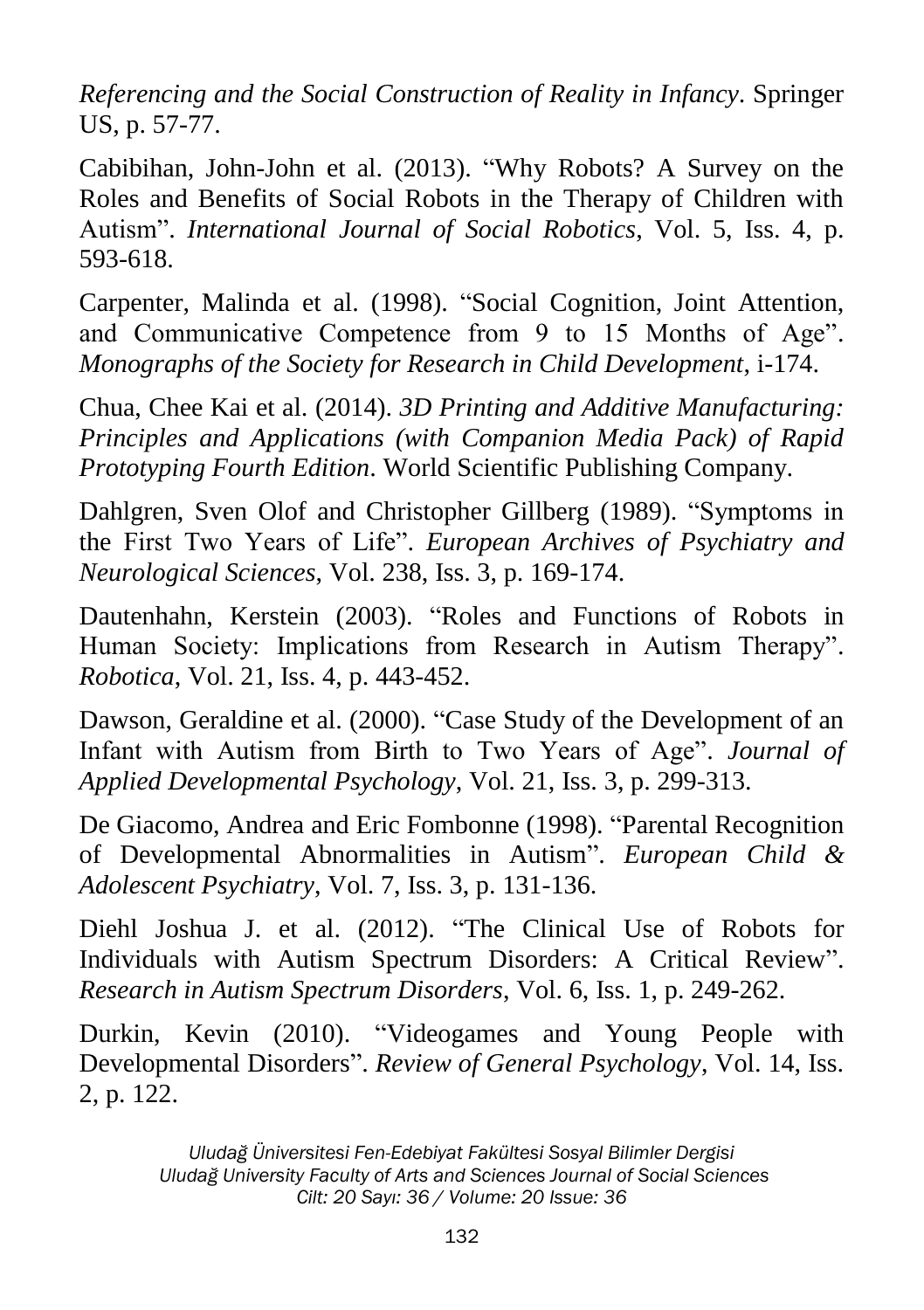Duquette, Audrey et al. (2008). "Exploring the Use of a Mobile Robot as an Imitation Agent with Children with Low-Functioning Autism". *Autonomous Robots*, Vol. 24, Iss. 2, p. 147-157.

Feil-Seifer, David and Maja J. Mataric (2005). "Defining Socially Assistive Robotics". *In Rehabilitation Robotics*, *ICORR 2005, 9th International Conference on*, IEEE, p. 465-468.

Fletcher-Watson, Susan et al. (2016). "Designing for Young Children with Autism Spectrum Disorder: A Case Study of an Ipad App". *International Journal of Child-Computer Interaction*, Iss. 7, p. 1-14.

Frauenberger, Christopher et al. (2012). "Challenges, Opportunities and Future Perspectives in Including Children with Disabilities in the Design of Interactive Technology". *In Proceedings of the 11th International Conference on Interaction Design and Children*, ACM, p. 367-370.

Frith, Uta (2001). "Mind Blindness and the Brain in Autism". *Neuron*, Vol. 32, Iss. 6, 969-979.

Golan, Ofer et al. (2010). "Enhancing Emotion Recognition in Children with Autism Spectrum Conditions: An Intervention Using Animated Vehicles with Real Emotional Faces". *Journal of Autism and Developmental Disorders*, Vol. 40, Iss. 3, p. 269-279.

Goodwin, Matthew S. (2008). "Enhancing and Accelerating the Pace of Autism Research and Treatment: The Promise of Developing Innovative Technology". *Focus on Autism and Other Developmental Disabilities*, Vol. 23, Iss. 2, p. 125-128.

Goodwin, Matthew S. et al. (2006). "Cardiovascular Arousal in Individuals with Autism". *Focus on Autism and Other Developmental Disabilities*, Vol. 21, Iss. 2, p. 100-123.

Grynszpan, Ouriel et al. (2008). "Multimedia Interfaces for Users with High Functioning Autism: An Empirical Investigation". *International Journal of Human-Computer Studies*, Vol. 66, Iss. 8, p. 628-639.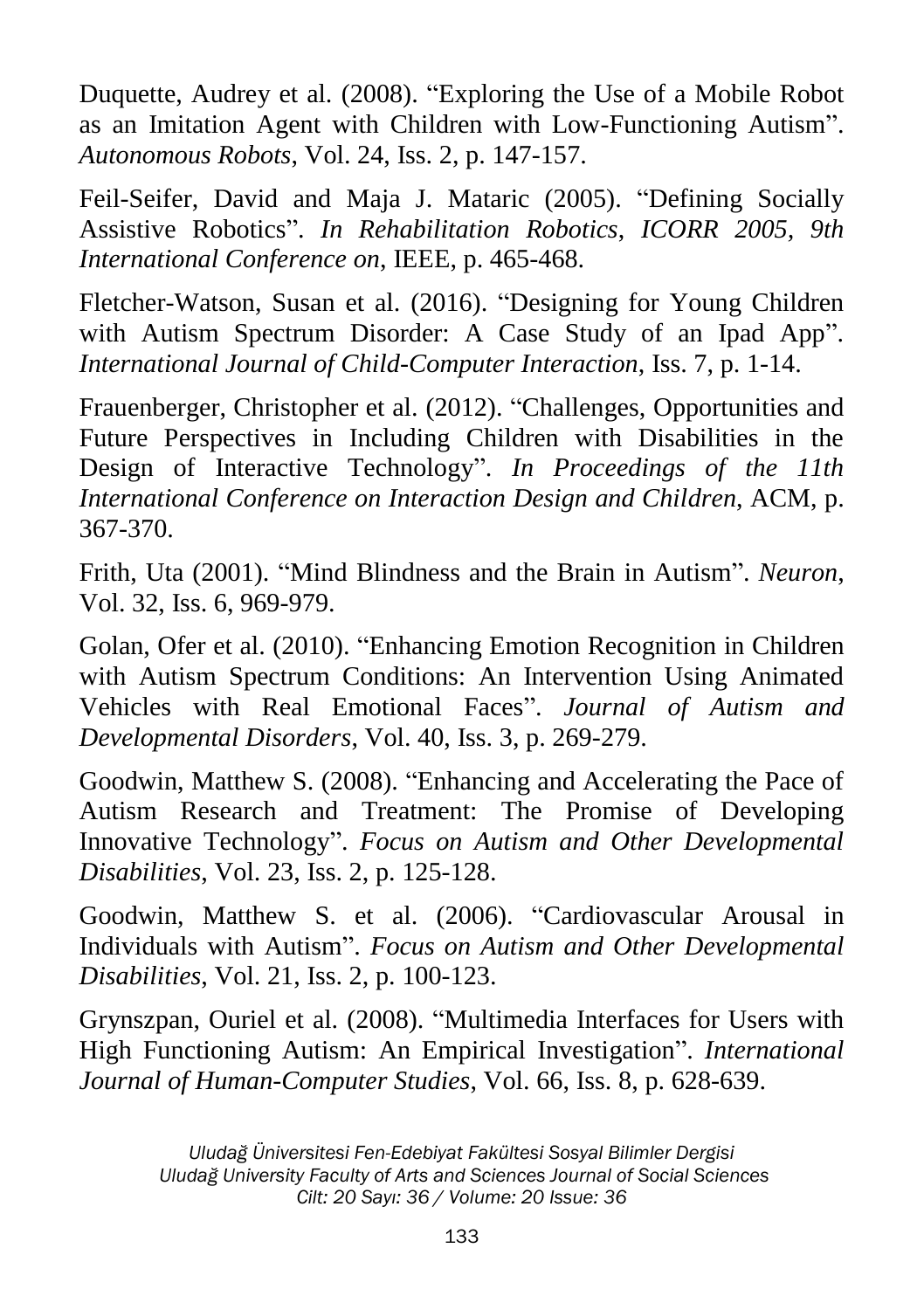Hetzroni, Orit E. and Juman Tannous (2004). "Effects of a Computer-Based Intervention Program on the Communicative Functions of Children with Autism". *Journal of Autism and Developmental Disorders*, Vol. 34, Iss. 2, p. 95-113.

Hoshino, Yoshihiko et al. (1982). "Early Symptoms of Autistic Children and Its Diagnostic Significance". *Psychiatry and Clinical Neurosciences*, Vol. 36, Iss. 4, p. 367-374.

Hourcade, Juan Pablo et al. (2012). "Multitouch Tablet Applications and Activities to Enhance the Social Skills of Children with Autism Spectrum Disorders". *Personal and Ubiquitous Computing*, Vol. 16, Iss. 2, p. 157-168.

Keintz, Julie A. et al. (2013). "Interactive Technologies for Autism". *In Synthesis Lectures on Assistive, Rehabilitative, and Health-Preserving*, Technologies Morgan & Claypool, Vol. 2, Iss. 2, p. 1-177.

Khowaja, Kamran and Siti Salwah Salim (2015). "Heuristics to Evaluate Interactive Systems for Children with Autism Spectrum Disorder (ASD)". *PLOS ONE*, Vol. 10, Iss. 7.

Kozima, Hideki et al. (2007). "Children-Robot Interaction: A Pilot Study in Autism Therapy". *Progress in Brain Research*, Iss. 164, p. 385-400.

Kozima, Hideki et al. (2009). "Keepon". *International Journal of Social Robotics*, Vol. 1, Iss. 1, p. 3-18.

Kumazaki, Hirokazu et al. (2017). "A Pilot Study for Robot Appearance Preferences among High-Functioning Individuals with Autism Spectrum Disorder: Implications for Therapeutic Use". *PLOS ONE*, Vol. 12, Iss. 10.

Lal, Rajesh (2013). *Digital Design Essentials: 100 Ways to Design Better Desktop, Web, and Mobile Interfaces*. Design Essentials.

Leonard, Anne et al. (2002). "Finding a Place to Sit: A Preliminary Investigation into the Effectiveness of Virtual Environments for Social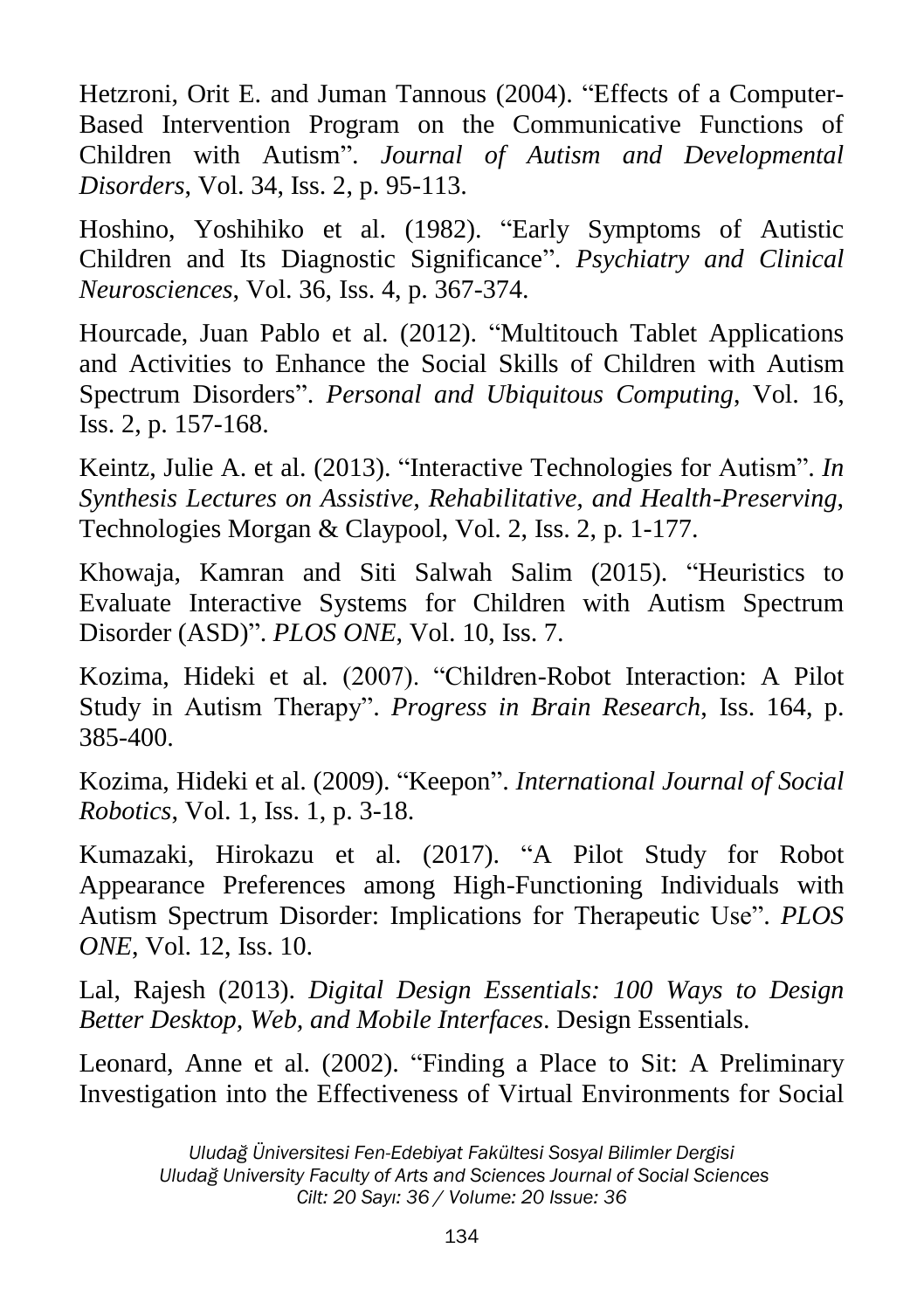Skills Training for People with Autistic Spectrum Disorders". *Virtual Reality and Associated Technologies*, Veszprem, Hungary, University of Reading.

Lidwell, William et al. (2010). *Universal Principles of Design, Revised and Updated: 125 Ways to Enhance Usability, Influence Perception, Increase Appeal, Make Better Design Decisions, and Teach Through Design*. Rockport Pub.

Lord, Catherine and Somer L. Bishop (2010). "Autism Spectrum Disorders: Diagnosis, Prevalence, and Services for Children and Families". *Social Policy Report*, Society for Research in Child Development, Vol. 24, Iss. 2.

Maestro, Sandra et al. (2002). "Attentional Skills during the First 6 Months of Age in Autism Spectrum Disorder". *Journal of the American Academy of Child & Adolescent Psychiatry*, Vol. 41, Iss. 10, p. 1239- 1245.

Masuda, Takahiko et al. (2008). "Placing the Face in Context: Cultural Differences in the Perception of Facial Emotion". *Journal of Personality and Social Psychology*, Iss. 94, p. 365-381.

Meltzoff, Andrew N. (1995). "Understanding the Intentions of Others: Re-enactment of Intended Acts by 18-Month-Old Children". *Developmental Psychology*, Vol. 31, Iss. 5, p. 838.

Michaud, François et al. (2003). "Characteristics of Mobile Robotic Toys for Children with Pervasive Developmental Disorders." In Systems, Man and Cybernetics, 2003. IEEE International Conference on, IEEE, Vol. 3, p. 2938-2943.

Milley, Allison and Wendy Machalicek (2012). "Decreasing Students' Reliance on Adults: A Strategic Guide for Teachers of Students with Autism Spectrum Disorders". *Intervention in School and Clinic*, Vol. 48, Iss. 2, p. 67-75.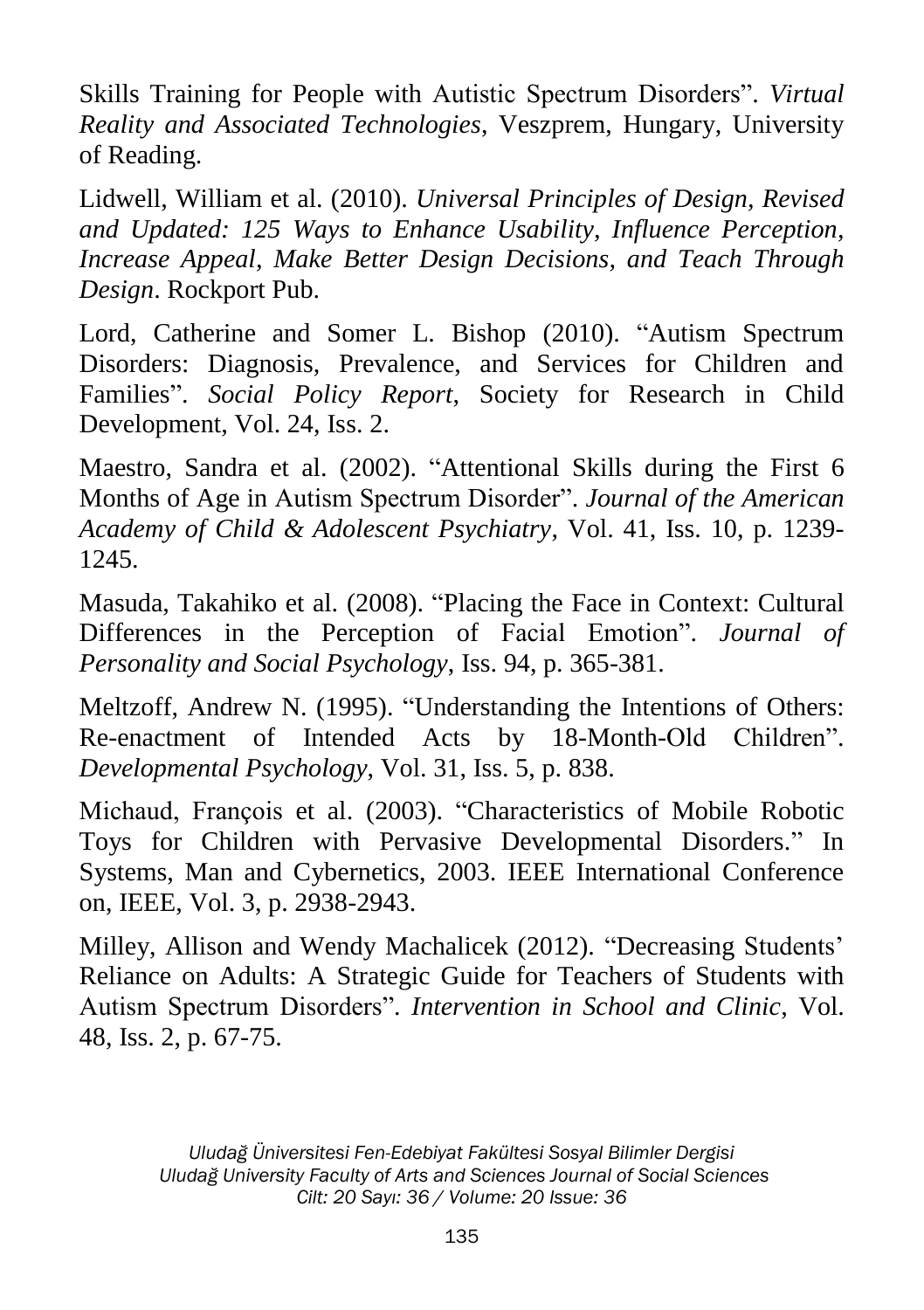Moore, Monique, and Sandra Calvert (2000). "Brief Report: Vocabulary Acquisition for Children with Autism: Teacher or Computer Instruction". *Journal of Autism and Developmental Disorders*, Vol. 30, Iss. 4, p. 359-362.

Mooney, Erin L. et al. (2006). "Early Features of Autism: Repetitive Behaviors in Young Children". *European Journal of Child Adolescent Psychiatry*, Vol. 15, Iss. 12, p. 12-18.

Moore, David and Jill Taylor (2000). "Interactive Multimedia Systems for Students with Autism". *Journal of Educational Media*, Vol. 25, Iss. 3, p. 169-177.

Moore, Moniqu and Sandra Calvert (2000). "Brief Report: Vocabulary Acquisition for Children with Autism: Teacher or Computer Instruction". *Journal of Autism and Developmental Disorders*, Vol. 30, Iss. 4, p. 359-362.

Ornitz, Edward M. et al. (1977). "The Early Development of Autistic Children". *Journal of Autism and Developmental Disorders*, Vol. 7, Iss. 3, p. 207-229.

Osterling, Julie and Geraldine Dawson (1994). "Early Recognition of Children with Autism: A Study of First Birthday Home Videotapes". *Journal of Autism and Developmental Disorders*, Vol. 24, Iss. 3, p. 247- 257.

Pavlov, Nikolay (2014). "User Interface for People with Autism Spectrum Disorders". *Journal of Software Engineering and Applications*, Vol. 7, Iss. 02, p. 128.

Pelphrey, Kevin. A. et al. (2002). "Visual Scanning of Faces in Autism". *Journal of Autism and Developmental Disorders*, Vol. 32, Iss. 4, p. 249-261.

Pierno, Andrea C. et al. (2008). "Robotic Movement Elicits Visuomotor Priming in Children with Autism". *Neuropsychologia*, Vol. 46, Iss. 2, p. 448- 454.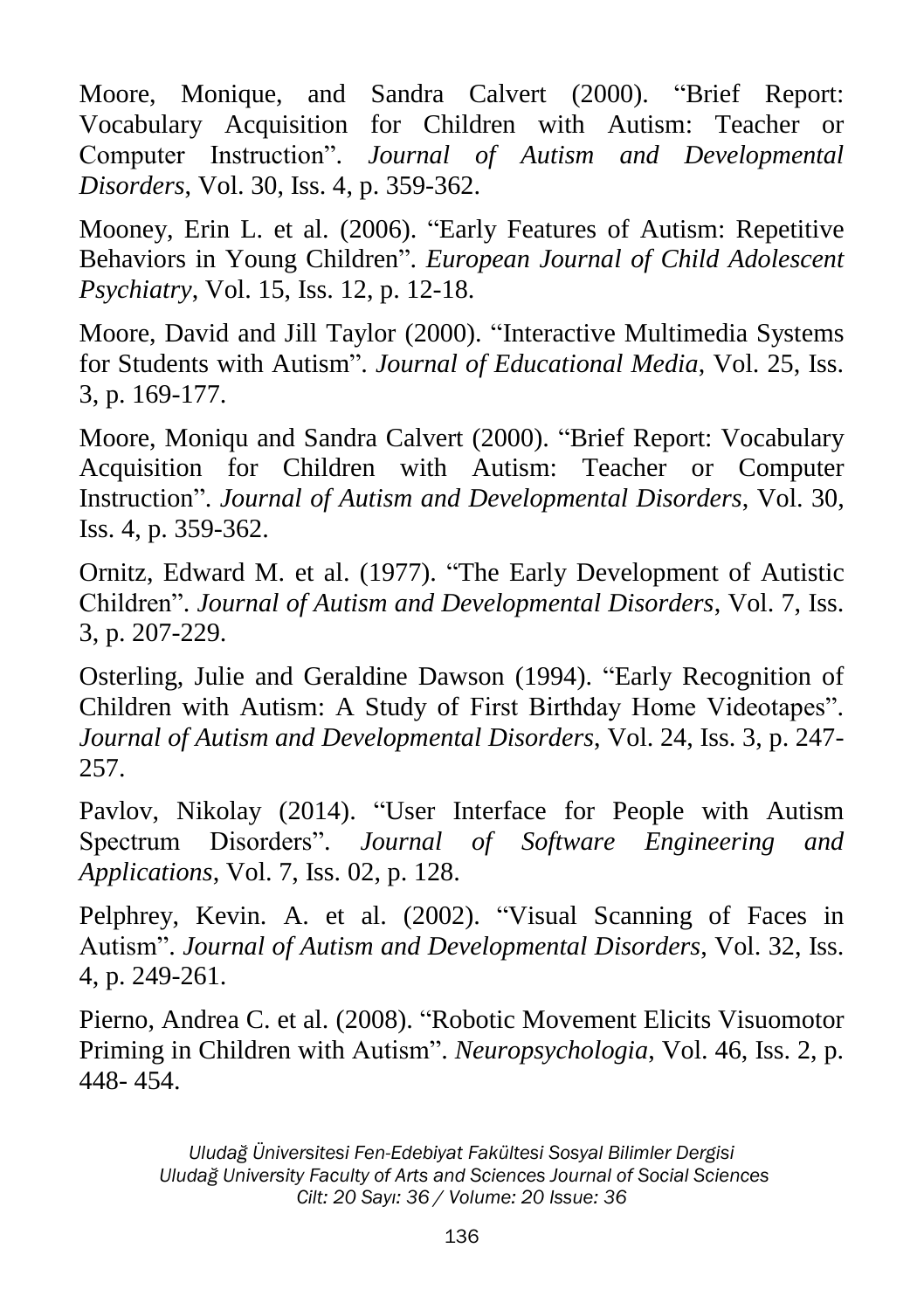Pratt, Andy, and Jason Nunes (2012). *Interactive Design: An Introduction to the Theory and Application of User-Centered Design*. Rockport Pub.

Rakap, Salih et al. (2017*). Türkiye'de Otizm Spectrum Bozukluğu ve Özel Eğitim*. Tohum Otizm Vakfı.

Repacholi, Betty M. (1998). "Infants' Use of Attentional Cues to Identify the Referent of Another Person's Emotional Expression". *Developmental Psychology*, Vol. 34, Iss. 5, p. 1017.

Riby, Deborah M. and Peter JB Hancock (2009). "Do Faces Capture the Attention of Individuals with Williams Syndrome or Autism? Evidence from Tracking Eye Movements". *Journal of Autism and Developmental Disorders*, Vol. 39, Iss. 3, p. 421-431.

Robins, Ben et al. (2006). "Does Appearance Matter in the Interaction of Children with Autism with a Humanoid Robot?". *Interaction Studies*, Vol. 7, Iss. 3, p. 479-512.

Robins, Ben et al. (2007). "Eliciting Requirements for a Robotic Toy for Children with Autism-Results from User Panels". In Robot and Human Interactive Communication, RO-MAN 2007. The 16th IEEE International Symposium on, IEEE, p. 101-106.

Scassellati, Brian et al. (2012). "Robots for Use in Autism Research". *Annual Review of Biomedical Engineering*, Vol. 14, p. 275-294.

Senju, Atsushi et al. (2003). "Eye Contact Does Not Facilitate Detection in Children with Autism". *Cognition*, Vol. 89, Iss. 1, B43- B51.

Straten, Caroline L. van et al. (2018). "Effects of Robots' Intonation and Bodily Appearance on Robot-Mediated Communicative Treatment Outcomes for Children with Autism Spectrum Disorder". *Personal and Ubiquitous Computing*, Vol. 22, Iss. 2, p. 379-390.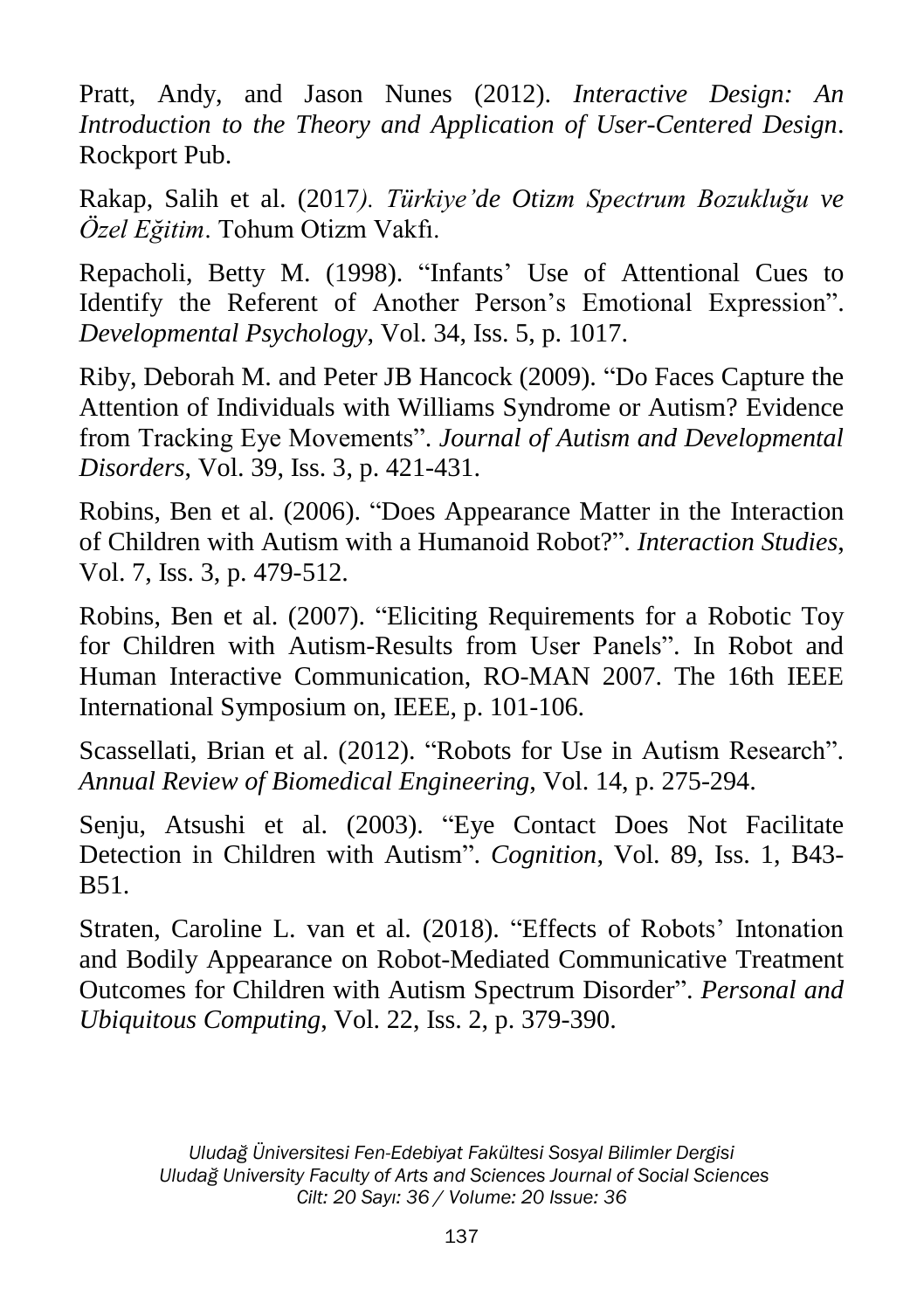Sullivan, Michelle et al. (2007). "Response to Joint Attention in Toddlers at Risk for Autism Spectrum Disorder: A Prospective Study". *Journal of Autism and Developmental Disorders*, Iss. 37, p. 37-48.

Volkmar, Fred R. et al. (1994). "Field Trial for Autistic Disorder in DSM-IV". *The American Journal of Psychiatry*.

Werner, Emily et al. (2000). "Brief Report: Recognition of Autism Spectrum Disorder before One Year of Age: A Retrospective Study Based on Home Videotapes". *Journal of Autism and Developmental Disorders*, Vol. 30, Iss. 2, p. 157-162.

Werner, Emily and Geraldine Dawson (2005). "Validation of the Phenomenon of Autistic Regression Using Home Videotapes". *Archives of General Psychiatry*, Iss. 62, p. 889-895.

Wetherby, Amy et al. (2004). "Early Indicators of Autism Spectrum Disorders in the Second Year of Life". *Journal of Autism and Developmental Disorders*, Iss. 34, p. 473-493.

Whyte, Elisabeth M. et al. (2015). "Designing Serious Game Interventions for Individuals with Autism". *Journal of Autism and Developmental Disorders*, Vol. 45, Iss. 12, p. 3820-3831.

Wimpory, Dawn C. et al. (2000). "Are Infants with Autism Socially Engaged? A Study of Recent Retrospective Parental Reports". *Journal of Autism and Developmental Disorders*, Vol. 30, Iss. 6, p. 525-536.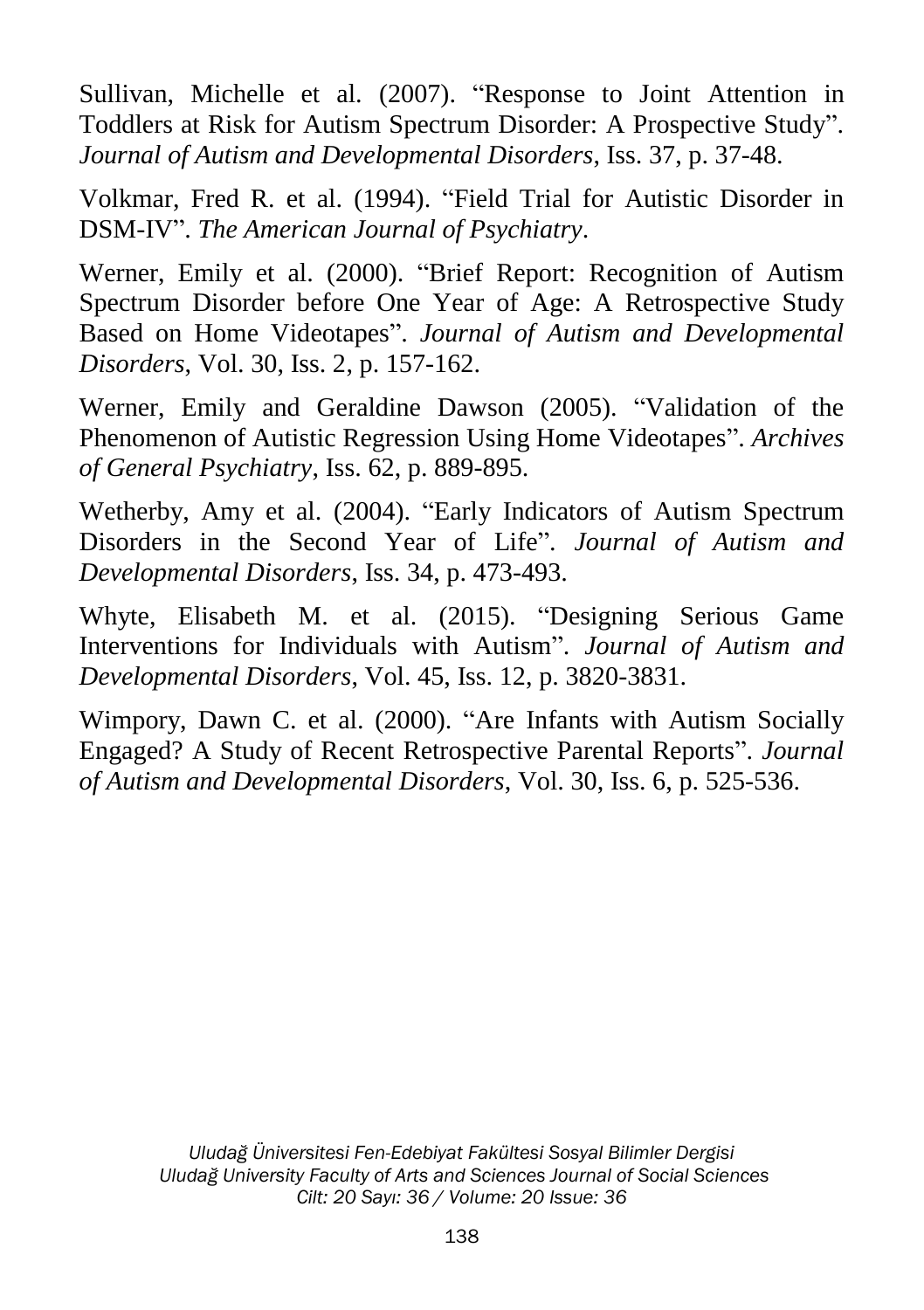#### **EXTENDED ABSTRACT**

*Autism Spectrum Disorder (ASD) is an umbrella term for a spectrum of complex developmental disorders resulting in deficits in social communication and repetitive and stereotyped behaviors (APA 2013). According to research conducted in 2014 (U.S.), one in every 68 children in the United States is diagnosed with ASD (Baio 2014). According to research conducted by Autism Platform and their predictions from previous years, it is assumed that there are 550.000 children with ASD in Turkey and approximately 150.000 children with ASD aged between 0-14 years. Despite this observation, it is observed that there is no national screening system in Turkey, and screenings are not conducted systematically (Rakap et al. 2017).* 

*Research in the area revealed that individuals with ASD are more interested in interacting with technology (e.g. computers, iPad, robots, etc.) than human beings (Fong et al. 2003). This paper includes research into how to design and use technology to create suitable products for deficits of ASD. With all the concern over the high prevalence ratios of ASD, this study presents the methodology and design of a risk assessment device, which aims to capture the interest of children with ASD aged 3-4, and direct children who score low on the tests towards a diagnosis.* 

*Social robots are utilized for facilitating communication, expressing emotions, building social relationships, interpreting natural cues, enhancing social abilities, and diagnosis (Cabibihan et al. 2013). Social robots are used as a medium for diagnosis to elicit required behaviors for the diagnosis, gather and analyze data from behaviors of the child (Scassellati et al. 2012). By creating attractive and meaningful interactions, social robots can attract attention and engage with children (Cabibihan et al. 2013). Since social robots are precise, predictable and consistent children with autism are more interested in interacting with social robots than human agents (Pierno et al. 2008).*

*Cognitive impairments caused by Autism Spectrum Disorder (ASD) lead to certain design concerns for producing suitable human-computer interfaces. Visual sensory produces more reaction from children with ASD than any other sensory type (Milley and Machalicek 2012). Since children with ASD are identified as visual thinkers (Frauenberger, Good, and Alcorn 2012), visual aids are provided to ease communication and learning for children with ASD. Also, the design principles set for serious games are applied to the Theory of Mind tests that are adapted. These design principles contain: gradually increasing levels of difficulty, defining clear task goals, providing clear instructions, delivering feedback and rewards, ensuring repeatability and predictability of the game tasks, presenting smooth transitions, and minimalistic graphics (Bartoli et al. 2014; Whyte et al. 2015). The tests are organized to require*